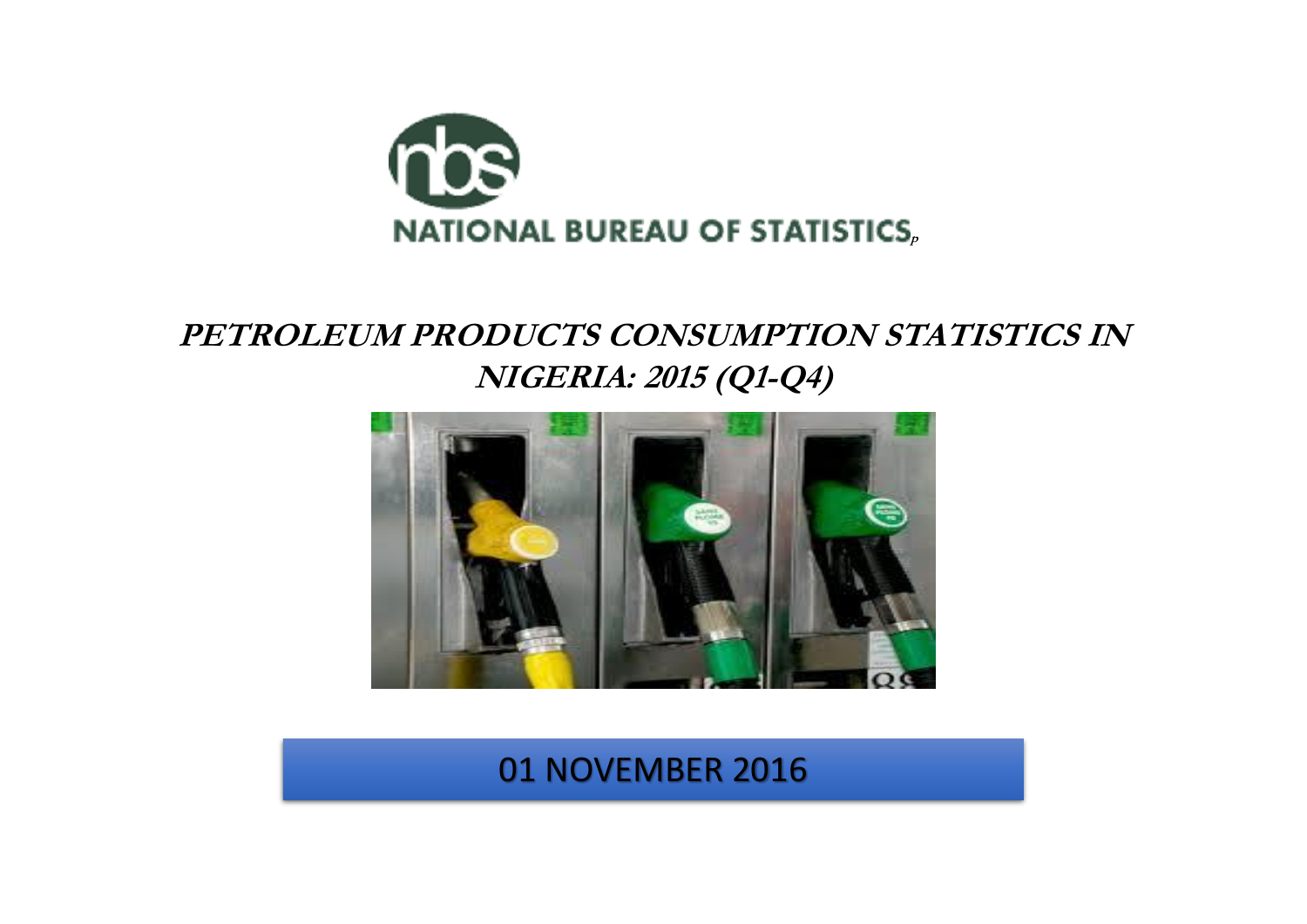*Table 1: PMS Consumption - Jan - Dec 2015*

|                               |            |            |            | BREAKDOWN OF PREMIUM MOTOR SPIRIT (PMS) CONSUMPTION BY STATE BASIS - LITRES - 2015 |              |              |            |              |            |            |              |              |               |                 |
|-------------------------------|------------|------------|------------|------------------------------------------------------------------------------------|--------------|--------------|------------|--------------|------------|------------|--------------|--------------|---------------|-----------------|
| <b>STATE</b>                  | <b>JAN</b> | <b>FEB</b> | <b>MAR</b> | <b>APR</b>                                                                         | <b>MAY</b>   | <b>JUN</b>   | <b>JUL</b> | <b>AUG</b>   | <b>SEP</b> | <b>OCT</b> | <b>NOV</b>   | <b>DEC</b>   | <b>TOTAL</b>  | $%$ of<br>total |
| <b>ABIA</b>                   | 26,259,572 | 25,717,302 | 33,284,998 | 38,784,019                                                                         | 41,683,397   | 38, 141, 486 | 22,853,787 | 23,498,413   | 35,428,290 | 22,560,531 | 19,673,250   | 28,750,924   | 356,635,969   | 2.01            |
| <b>ADAMAWA</b>                | 26,452,086 | 28,996,002 | 36,463,988 | 29,681,080                                                                         | 30,483,070   | 36,908,774   | 26,451,579 | 25,837,415   | 30,997,530 | 17,269,440 | 20,258,195   | 18,377,009   | 328,176,168   | 1.85            |
| AKWA-<br><b>IBOM</b>          | 35,839,140 | 30,797,196 | 44,309,551 | 39,595,272                                                                         | 43,416,442   | 46,556,089   | 31,919,719 | 33,934,943   | 30,364,630 | 28,078,986 | 20,140,993   | 33,727,194   | 418,680,155   | 2.35            |
| <b>ANAMBRA</b>                | 46,854,402 | 40,071,144 | 47,012,202 | 48,498,582                                                                         | 50,234,302   | 52,063,539   | 46,944,724 | 48, 445, 943 | 52,558,718 | 50,126,970 | 42,717,244   | 53,499,624   | 579,027,394   | 3.26            |
| <b>BAUCHI</b>                 | 39,762,389 | 39,071,643 | 44,552,312 | 46,320,155                                                                         | 39,202,250   | 47,203,223   | 43,317,511 | 41,642,032   | 39,909,748 | 39,295,060 | 30,649,065   | 26,084,532   | 477,009,920   | 2.68            |
| <b>BAYELSA</b>                | 14,414,336 | 15,740,392 | 25,306,400 | 22,456,170                                                                         | 21,393,980   | 12,526,108   | 11,071,420 | 9,717,936    | 10,057,257 | 9,028,682  | 7,719,386    | 9,732,424    | 169, 164, 491 | 0.95            |
| <b>BENUE</b>                  | 11,296,027 | 8,761,997  | 12,648,500 | 12,700,756                                                                         | 14,696,078   | 29,030,376   | 3,354,000  | 4,541,000    | 4,713,000  | 29,027,333 | 20,687,571   | 28, 535, 173 | 179,991,811   | 1.01            |
| <b>BORNO</b>                  | 3,010,027  | 2,817,032  | 3,301,482  | 3,548,011                                                                          | 20,859,727   | 27,077,999   | 22,865,167 | 24,852,546   | 26,637,976 | 14,615,576 | 18,703,011   | 13,866,250   | 182,154,804   | 1.02            |
| <b>CROSS-</b><br><b>RIVER</b> | 30,246,369 | 22,778,910 | 33,702,840 | 30,070,570                                                                         | 37, 337, 262 | 33,541,884   | 28,318,382 | 28,218,969   | 26,944,803 | 26,030,087 | 20,157,918   | 34,408,805   | 351,756,799   | 1.98            |
| <b>DELTA</b>                  | 67,170,432 | 79,360,474 | 67,955,609 | 44,816,749                                                                         | 69,756,213   | 44,479,941   | 36,811,145 | 51, 572, 256 | 56,227,732 | 68,356,160 | 59,162,849   | 38,476,514   | 684,146,074   | 3.85            |
| <b>EBONYI</b>                 | 8,954,998  | 5,070,419  | 10,663,929 | 12,877,124                                                                         | 11,183,090   | 12,579,547   | 8,343,357  | 8,153,991    | 9,263,685  | 7,898,598  | 6,272,095    | 7,533,779    | 108,794,612   | 0.61            |
| <b>EDO</b>                    | 54,056,427 | 67,787,773 | 49,768,291 | 45,886,227                                                                         | 78,438,887   | 56,482,287   | 47,880,552 | 47,232,284   | 50,392,922 | 56,953,401 | 39,461,413   | 84,498,822   | 678,839,286   | 3.82            |
| <b>ENUGU</b>                  | 31,583,732 | 21,523,848 | 34,667,865 | 31,090,321                                                                         | 42,999,052   | 37,494,991   | 27,053,794 | 33,222,267   | 36,932,441 | 41,757,803 | 26, 373, 717 | 34, 108, 145 | 398,807,976   | 2.24            |
| <b>EKITI</b>                  | 13,945,441 | 7,526,101  | 7,589,809  | 8,154,634                                                                          | 7,014,443    | 9,740,039    | 8,890,667  | 12,198,720   | 11,925,246 | 15,752,816 | 13,449,645   | 13,236,694   | 129,424,255   | 0.73            |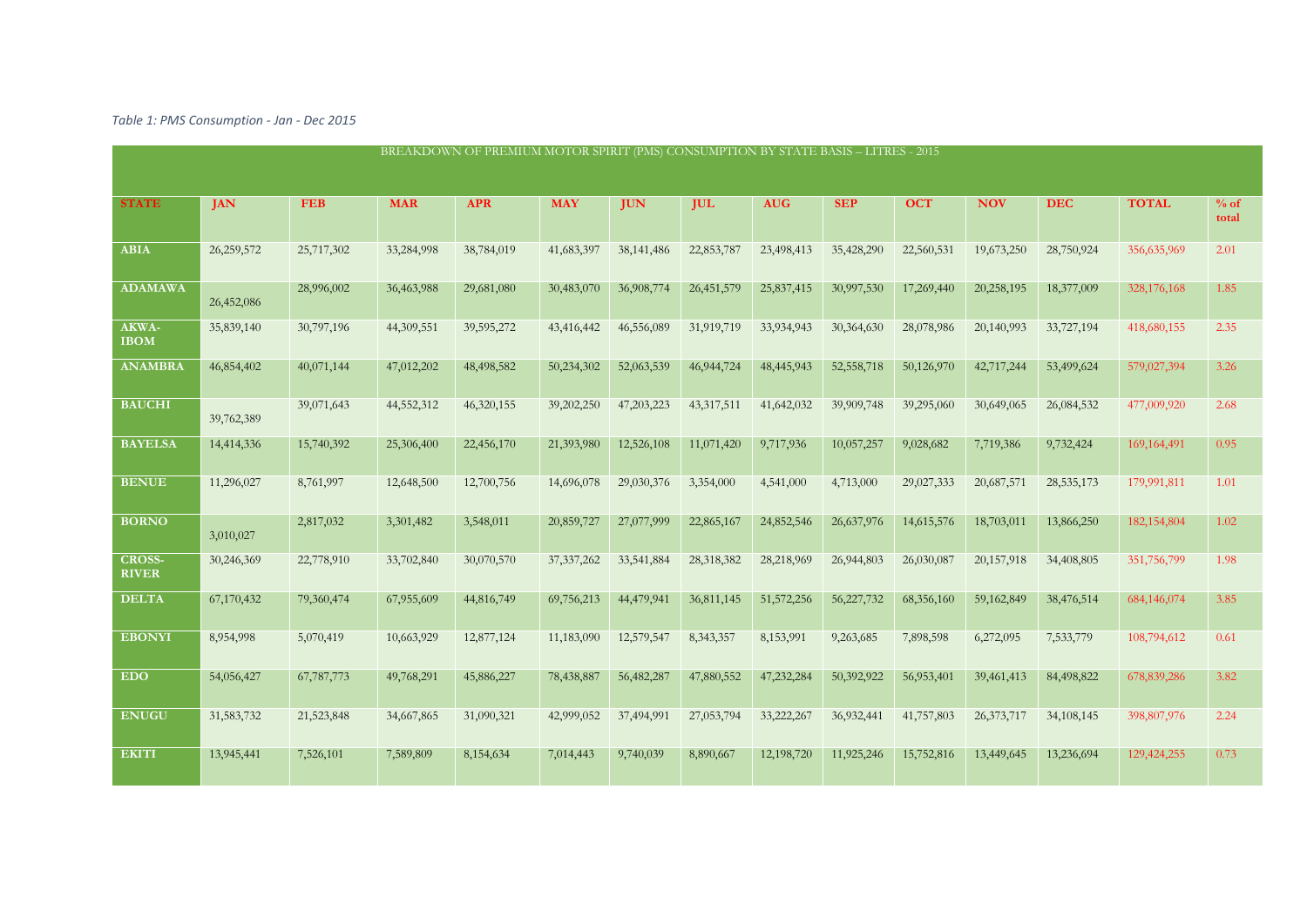| <b>GOMBE</b>    | 13,875,425  | 9,823,954    | 13,503,796   | 10,331,400  | 9,189,411           | 11,408,206                      | 8,410,043                 | 10,924,331                   | 13,187,894                   | 8,930,322       | 7,391,299                      | 10,153,218   | 127, 129, 299 | 0.72  |
|-----------------|-------------|--------------|--------------|-------------|---------------------|---------------------------------|---------------------------|------------------------------|------------------------------|-----------------|--------------------------------|--------------|---------------|-------|
| <b>IMO</b>      | 31,122,943  | 29,733,695   | 34,942,655   | 37,688,390  | 44,360,314          | 37,508,792                      | 24,054,628                | 27,084,381                   | 31,415,527                   | 25,624,460      | 22,708,260                     | 35, 177, 529 | 381,421,574   | 2.15  |
| <b>JIGAWA</b>   | 19,230,881  | 18,571,960   | 17,090,640   | 15,749,397  | 14,545,390          | 17,625,824                      | 15,636,987                | 10,942,367                   | 18,370,459                   | 11,390,301      | 7,709,387                      | 5,869,172    | 172,732,765   | 0.97  |
| <b>KADUNA</b>   | 46,353,079  | 47,306,423   | 40,830,631   | 34,767,868  | 28,813,173          | 40,932,683                      | 40,736,200                | 49,539,498                   | 43,382,005                   | 54,475,427      | 34,549,897                     | 38,733,973   | 500,420,857   | 2.81  |
| <b>KANO</b>     | 50,002,694  | 39,424,132   | 49,683,266   | 37,943,637  | 32,270,994          | 36,391,830                      | 30,358,253                | 49,111,341                   | 34,790,519                   | 44,915,777      | 34, 341, 182                   | 33,530,719   | 472,764,344   | 2.66  |
| <b>KATSINA</b>  | 34,481,040  | 34,645,201   | 38,222,333   | 31,844,663  | 26,203,155          | 36,564,741                      | 30,997,720                | 32,199,976                   | 37, 361, 768                 | 36,263,800      | 28,122,973                     | 31,834,629   | 398,741,999   | 2.24  |
| <b>KEBBI</b>    | 41,590,314  | 37,401,431   | 48, 345, 328 | 37,969,177  | 27,481,146          | 33,468,541                      | 36,685,985                | 36,524,156                   | 33,754,752                   | 32,807,510      | 27,298,087                     | 31,235,164   | 424,561,591   | 2.39  |
| KOGI            | 16,251,519  | 14,116,485   | 16,254,360   | 13,229,846  | 20,190,583          | 26,639,632                      | 14,502,183                | 17,747,958                   | 15,282,244                   | 23,894,315      | 17,918,026                     | 23,210,688   | 219,237,839   | 1.23  |
| <b>KWARA</b>    | 23,325,515  | 23,500,024   | 22,089,599   | 18,041,478  | 17,972,117          | 25,895,398                      | 26,404,420                | 26,121,912                   | 32,830,272                   | 27,610,443      | 25,654,682                     | 24, 178, 118 | 293,623,978   | 1.65  |
| <b>LAGOS</b>    | 273,522,647 | 256,113,082  | 338,785,183  | 344,018,288 | 256,708,22<br>$9-1$ | 248, 677, 36<br>$7\overline{ }$ | 240,707,97<br>$2^{\circ}$ | 276,352,40<br>$\overline{3}$ | 243,512,24<br>$\overline{4}$ | 292,437,26<br>6 | 286, 313, 74<br>$\mathfrak{Z}$ | 355,050,828  | 3,412,199,252 | 19.19 |
| <b>NASARAWA</b> | 18,784,921  | 9,953,390    | 13,768,738   | 10,194,399  | 12,830,406          | 18,774,414                      | 10,763,454                | 11,820,385                   | 8,613,047                    | 16,523,517      | 11,863,098                     | 14,201,898   | 158,091,667   | 0.89  |
| <b>NIGER</b>    | 31,180,195  | 20,717,260   | 23,813,119   | 18,109,238  | 15,222,894          | 36,625,735                      | 65, 133, 210              | 44,036,189                   | 30,414,899                   | 46,924,221      | 23,422,710                     | 38,206,346   | 393,806,016   | 2.21  |
| <b>OGUN</b>     | 89,070,290  | 82,535,816   | 93,909,802   | 81,066,114  | 80,475,507          | 91,475,219                      | 94,150,357                | 90,347,847                   | 58,307,626                   | 71,711,059      | 105,805,58<br>$\overline{Q}$   | 103,384,326  | 1,042,239,552 | 5.86  |
| <b>ONDO</b>     | 20,419,793  | 21,804,029   | 28,442,378   | 23,397,249  | 21,866,599          | 27,956,902                      | 32,278,402                | 27,444,179                   | 21,769,292                   | 27,785,870      | 30,435,598                     | 28,977,439   | 312,577,730   | 1.76  |
| <b>OSUN</b>     | 33,885,525  | 25, 143, 477 | 29,668,874   | 25,011,848  | 28,087,660          | 27,625,028                      | 21,123,402                | 20,175,300                   | 13,318,715                   | 23,071,938      | 18,506,906                     | 22,269,481   | 287,888,154   | 1.62  |
| <b>OYO</b>      | 68,051,663  | 65,532,721   | 75,413,846   | 63,274,839  | 60,497,461          | 75,521,597                      | 59,949,424                | 68,818,640                   | 54,980,670                   | 57,620,442      | 54, 345, 380                   | 66,661,284   | 770,667,967   | 4.33  |
| <b>PLATEAU</b>  | 24,484,740  | 23,079,204   | 25,352,637   | 17,094,444  | 16,473,211          | 23,815,243                      | 19,517,468                | 20,773,440                   | 25,630,198                   | 24,560,435      | 11,380,769                     | 15,815,131   | 247,976,920   | 1.39  |
| <b>RIVERS</b>   | 66,136,266  | 64,235,335   | 67,653,389   | 64,569,212  | 76,678,011          | 59,673,795                      | 57,081,950                | 53,398,182                   | 67,317,386                   | 60,413,106      | 54,090,656                     | 58,789,225   | 750,036,513   | 4.22  |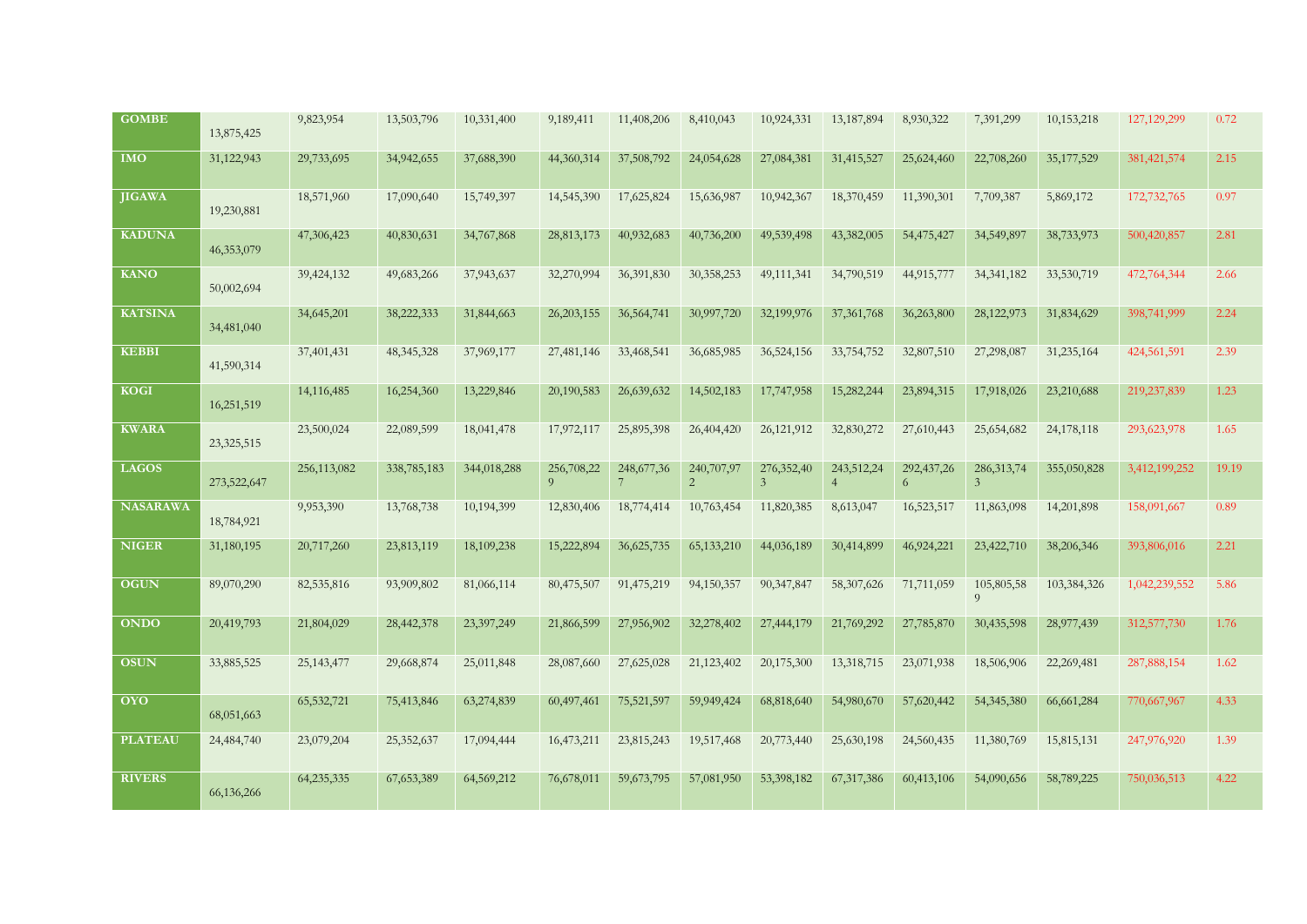| <b>SOKOTO</b>    | 13,283,002    | 11,136,002    | 15,166,001   | 15,599,021    | 9,978,061         | 28,306,001        | 17, 177, 845      | 18,749,888        | 18,865,916        | 17,041,842           | 12,720,069             | 11, 157, 441 | 189, 181, 089 | 1.06       |
|------------------|---------------|---------------|--------------|---------------|-------------------|-------------------|-------------------|-------------------|-------------------|----------------------|------------------------|--------------|---------------|------------|
| <b>TARABA</b>    | 14,350,871    | 14, 341, 188  | 18,157,085   | 15,244,943    | 16,448,416        | 18,024,820        | 13,654,654        | 11,914,326        | 15,106,333        | 10,494,349           | 9,870,070              | 11,283,405   | 168,890,460   | 0.95       |
| <b>YOBE</b>      | 18,860,903    | 18,143,861    | 16,553,657   | 22,822,219    | 28,757,153        | 29,742,779        | 29,326,703        | 25,375,086        | 21,424,828        | 20,144,440           | 24,565,272             | 19,090,950   | 274,807,851   | 1.55       |
| <b>ZAMFARA</b>   | 22,557,546    | 19,756,544    | 19,158,159   | 11,660,000    | 13,494,504        | 10,393,200        | 13,676,574        | 15,888,784        | 11,097,241        | 17,377,297           | 11,002,649             | 12,309,433   | 178,371,931   | 1.00       |
| <b>F.C.T.</b>    | 128, 232, 485 | 108,378,013   | 155,790,879  | 115,251,564   | 103,368,82<br>8   | 136,007,19        | 123,927,23        | 149,808,61<br>8   | 104,661,85        | 124,777,75<br>$\cup$ | 152,631,04<br>$\Omega$ | 157,031,526  | 1,559,866,995 | 8.77       |
| <b>TOTAL</b>     | 1,508,899,635 | 1,391,413,460 | 1,653,824,13 | 1,479,358,904 | 1,470,611,<br>416 | 1,582,881,<br>225 | 1,392,330,<br>871 | 1,488,167,<br>902 | 1,377,749,<br>671 | 1,503,547,<br>330    | 1,358,073,<br>700      | 1,572,987,81 | 17,779,846,05 | <b>100</b> |
| <b>DAILY AVG</b> | 48,674,182    | 49,693,338    | 53,349,166   | 49,311,963    | 47,439,078        | 52,762,708        | 44,913,899        | 48,005,416        | 45,924,989        | 48,501,527           | 45,269,123             | 50,741,542   | 48,711,907    |            |

*Table 2:AGO PMS Consumption - Jan - Dec 2015*

|                  |                       |                    |                       |                   |                               |                  |                         |                   | BREAKDOWN OF AUTOMOTIVE GAS OIL (AGO) CONSUMPTION BY STATE BASIS – LITRES 2015 |            |              |            |               |               |
|------------------|-----------------------|--------------------|-----------------------|-------------------|-------------------------------|------------------|-------------------------|-------------------|--------------------------------------------------------------------------------|------------|--------------|------------|---------------|---------------|
| <b>STATE</b>     | <b>JAN</b>            | <b>FEB</b>         | <b>MAR</b>            | <b>APR</b>        | <b>MAY</b>                    | <b>JUN</b>       | <b>JUL</b>              | <b>AUG</b>        | <b>SEP</b>                                                                     | <b>OCT</b> | <b>NOV</b>   | <b>DEC</b> | <b>TOTAL</b>  | $\frac{0}{0}$ |
| <b>ABIA</b>      | 3,302,862<br>.00      | 3,210,75<br>4.00   | 4,527,278<br>.00      | 3,484,263<br>.00. | 2,193,960.0<br>$\theta$       | 4,135,761<br>.00 | 2,520,981.0<br>$\theta$ | 2,525,759<br>.00. | 3,422,191.00                                                                   | 3,842,622  | 4,277,874.00 | 3,380,240  | 40,824,545.00 | 1.26          |
| <b>ADAMAWA</b>   | 836,795.0<br>$\Omega$ | 507,501.<br>$00\,$ | 877,143.0<br>$\Omega$ | 361,180.0         | 1,604,000.0<br>$\Omega$       | 118,000.0        | 291,250.00              | 250,500.0         | 752,000.00                                                                     | 1,170,780  | 1,038,701.00 | 368000     | 8,175,850.00  | 0.25          |
| <b>AKWA-IBOM</b> | 2,111,662<br>.00.     | 3,714,47<br>4.00   | 3,770,478<br>.00      | 2,251,100<br>.00  | 1,914,325.0<br>$\Omega$       | 3,594,600<br>.00 | 1,878,115.0<br>$\Omega$ | 2,870,799<br>.00  | 3,148,887.00                                                                   | 4,207,477  | 4,272,764.00 | 3179483    | 36,914,164.00 | 1.14          |
| <b>ANAMBRA</b>   | 1,264,121<br>.00      | 1,742,62<br>0.00   | 3,460,502<br>.00      | 1,955,600<br>.00  | 1,560,002.0<br>$\overline{0}$ | 1,856,894<br>.00 | 610,700.00              | 428,479.0         | 1,973,182.00                                                                   | 5,510,796  | 5,485,800.00 | 5888000    | 31,736,696.00 | 0.98          |
| <b>BAUCHI</b>    | 364,222.0<br>$\theta$ | 493,000.<br>$00\,$ | 753,000.0<br>$\Omega$ | 724,000.0         | 468,000.00                    | 1,097,486<br>.00 | 182,500.00              | 0.00              | 0.00                                                                           | 50,000     | 39,000.00    | $\theta$   | 4,171,208.00  | 0.13          |
| <b>BAYELSA</b>   | 3,507,885<br>.00      | 2,857,10<br>3.00   | 3,284,055<br>.00      | 928,402.0         | 654,801.00                    | 657,750.0        | 1,445,500.0             | 1,380,505<br>.00  | 1,685,457.00                                                                   | 3,222,476  | 2,046,607.00 | 3131001    | 24,801,542.00 | 0.76          |
| <b>BENUE</b>     | 1,257,001<br>.00      | 1,088,00<br>2.00   | 2,525,501<br>.00      | 1,006,000<br>.00. | 1,800,000.0                   | 1,665,143<br>.00 | 537,500.00              | 636,306.0         | 615,000.00                                                                     | 1,405,200  | 1,625,998.00 | 1080002    | 15,241,653.00 | 0.47          |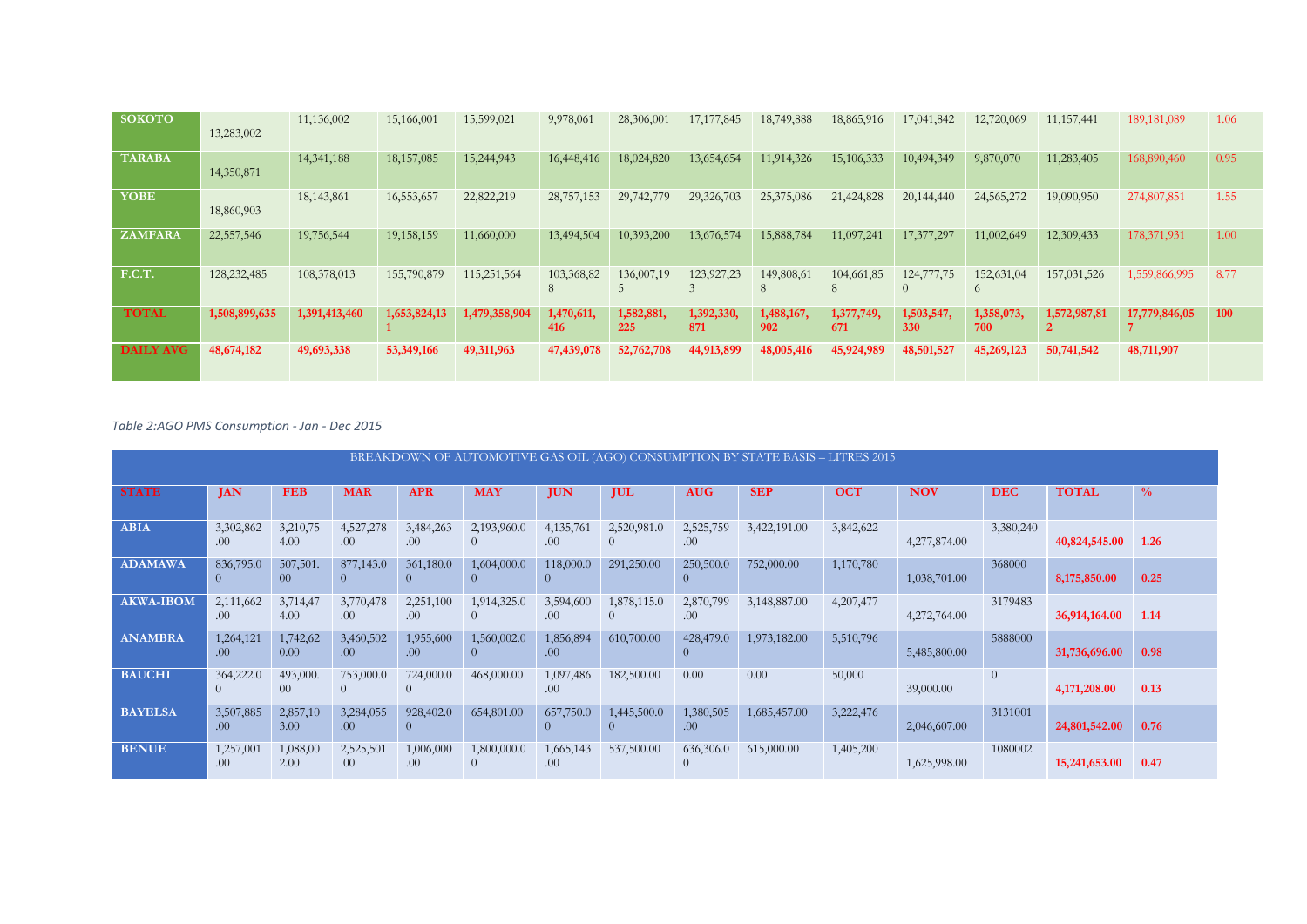| <b>BORNO</b>                  | 46,500.00                   | 271,000.<br>00 <sup>°</sup> | 0.00                        | 66,000.00                   | 118,000.00                    | 345,000.0<br>$\overline{0}$ | 401,000.00              | 70,000.00                     | 286,000.00    | 118,068                      | 247,000.00                      | 50000         | 2,018,568.00          | 0.06  |
|-------------------------------|-----------------------------|-----------------------------|-----------------------------|-----------------------------|-------------------------------|-----------------------------|-------------------------|-------------------------------|---------------|------------------------------|---------------------------------|---------------|-----------------------|-------|
| <b>CROSS-</b><br><b>RIVER</b> | 2,791,700<br>.00.           | 4,183,44<br>0.00            | 7,734,376<br>.00            | 4,047,800<br>.00.           | 3,318,610.0<br>$\overline{0}$ | 2,420,900<br>.00            | 573,330.00              | 1,921,472<br>.00.             | 4,055,729.00  | 5,122,688                    | 5,259,355.00                    | 3968950       | 45,398,350.00         | 1.40  |
| <b>DELTA</b>                  | 4,616,741<br>.00.           | 11,552,0<br>50.00           | 8,910,704<br>.00.           | 2,908,600<br>.00            | 1,886,608.0<br>$\theta$       | 2,253,484<br>.00            | 2,829,279.0<br>$\Omega$ | 4,348,638<br>.00              | 3,641,624.00  | 10,438,011                   | 10,908,588.00                   | 14034929      | 78,329,256.00         | 2.41  |
| <b>EBONYI</b>                 | 457,503.0<br>$\overline{0}$ | 481,151.<br>00 <sup>°</sup> | 1,234,374<br>.00            | 527,500.0<br>$\Omega$       | 392,000.00                    | 445,850.0<br>$\theta$       | 276,881.00              | 164,169.0<br>$\Omega$         | 226,950.00    | 412,900                      | 850,300.00                      | 1011500       | 6,481,078.00          | 0.20  |
| EDO                           | 7,087,122<br>.00            | 8,858,56<br>5.00            | 13,521,50<br>0.00           | 7,052,500<br>.00.           | 3,815,500.0<br>$\overline{0}$ | 3,195,674<br>.00            | 7,363,652.0<br>$\Omega$ | 3,440,438<br>.00.             | 3,740,941.00  | 9,675,420                    | 9,817,304.00                    | 21665750      | 99,234,366.00         | 3.05  |
| <b>ENUGU</b>                  | 1,823,305<br>.00            | 2,072,25<br>1.00            | 3,900,806<br>.00.           | 3,885,561<br>.00            | 2,675,279.0<br>$\Omega$       | 2,304,500<br>.00            | 1,152,500.0<br>$\Omega$ | 1,256,952<br>.00 <sub>1</sub> | 1,814,653.00  | 5,482,599                    | 4,550,493.00                    | 3740650       | 34,659,549.00         | 1.07  |
| <b>EKITI</b>                  | 3,319,206<br>.00            | 1,570,24<br>1.00            | 2,318,923<br>.00.           | 3,782,025<br>.00.           | 2,810,619.0<br>$\overline{0}$ | 3,678,482<br>.00            | 7,200,915.0<br>$\theta$ | 3,854,249<br>.00.             | 1,542,367.00  | 3,913,779                    | 6,649,473.00                    | 7990525       | 48,630,804.00         | 1.50  |
| <b>GOMBE</b>                  | 387,398.0<br>$\overline{0}$ | 317,812.<br>$00\,$          | 278,501.0<br>$\overline{0}$ | 140,000.0<br>$\Omega$       | 300,000.00                    | 405,000.0<br>$\overline{0}$ | 310,000.00              | 105,002.0<br>$\Omega$         | 118,994.00    | 575,000                      | 208,000.00                      | 190000        | 3,335,707.00          | 0.10  |
| <b>IMO</b>                    | 2,140,432<br>.00            | 3,710,71<br>6.00            | 3,268,430<br>.00            | 2,744,530<br>.00            | 1,498,170.0<br>$\overline{0}$ | 3,079,069<br>.00            | 2,078,882.0<br>$\theta$ | 2,525,964<br>.00              | 3,347,349.00  | 4,477,285                    | 4,832,382.00                    | 2804322       | 36,507,531.00         | 1.12  |
| <b>JIGAWA</b>                 | 190,597.0<br>$\overline{0}$ | 112,998.<br>$00\,$          | 243,820.0<br>$\Omega$       | 66,164.00                   | 117,000.00                    | 40,000.00                   | 197,000.00              | 0.00                          | 0.00          | 99,002                       |                                 | 710000        | 1,776,581.00          | 0.05  |
| <b>KADUNA</b>                 | 3,328,985<br>.00            | 1,625,71<br>1.00            | 821,854.0<br>$\theta$       | 1,238,078<br>.00            | 1,464,574.0<br>$\Omega$       | 782,565.0<br>$\overline{0}$ | 419,000.00              | 1,285,709<br>.00.             | 4,413,392.00  | 6,068,679                    | 1,405,683.00                    | 2132368       | 24,986,598.00         | 0.77  |
| <b>KANO</b>                   | 603,061.0<br>$\overline{0}$ | 156,000.<br>00 <sup>°</sup> | 660,495.0<br>$\theta$       | 857,007.0<br>$\theta$       | 622,000.00                    | 1,561,988<br>.00            | 869,000.00              | 451,079.0<br>$\Omega$         | 2,502,491.00  | 1,489,305                    | 1,065,493.00                    | 1085007       | 11,922,926.00         | 0.37  |
| <b>KATSINA</b>                | 585,739.0<br>$\overline{0}$ | 306,781.<br>00 <sup>°</sup> | 905,661.0<br>$\overline{0}$ | 540,995.0<br>$\overline{0}$ | 837,500.00                    | 193,001.0<br>$\overline{0}$ | 188,000.00              | 40,000,00                     | 309,567.00    | 1,440,009                    | 366,000.00                      | 68870         | 5,782,123.00          | 0.18  |
| <b>KEBBI</b>                  | 155,000.0<br>$\overline{0}$ | 378,003.<br>00 <sup>°</sup> | 248,003.0<br>$\overline{0}$ | 73,000.00                   | 88,495.00                     | 219,504.0<br>$\overline{0}$ | 120,000.00              | 0.00                          | 0.00          | 40,000                       | 120,004.00                      | 545911        | 1,987,920.00          | 0.06  |
| <b>KOGI</b>                   | 211,000.0<br>$\overline{0}$ | 235,515.<br>00 <sup>1</sup> | 525,000.0<br>$\theta$       | 244,000.0<br>$\theta$       | 381,000.00                    | 365,000.0<br>$\overline{0}$ | 416,500.00              | 740,797.0<br>$\Omega$         | 684,341.00    | 1,040,072                    | 1,599,000.00                    | 1959017       | 8,401,242.00          | 0.26  |
| <b>KWARA</b>                  | 4,147,613<br>.00            | 5,849,93<br>4.00            | 5,220,292<br>.00.           | 3,109,227<br>.00.           | 6,792,485.0<br>$\Omega$       | 5,684,281<br>.00            | 5,588,952.0<br>$\Omega$ | 6,953,671<br>.00              | 6,191,403.00  | 9,490,133                    | 5,631,930.00                    | 7006801       | 71,666,722.00         | 2.21  |
| <b>LAGOS</b>                  | 122,706,3<br>43.00          | 125,721,<br>292.00          | 136,851,1<br>28.00          | 116,351,4<br>34.00          | 109,853,69<br>2.00            | 125,290,0<br>88.00          | 118,564,40<br>5.00      | 143,251,4<br>02.00            | 89,171,845.00 | 133,904,83<br>5 <sup>1</sup> | 112,279,414.0<br>$\overline{0}$ | 12237893<br>5 | 1,456,324,813<br>.00. | 44.81 |
| <b>NASARAWA</b>               | 1,273,000<br>.00            | 186,001.<br>00 <sup>°</sup> | 73,000.00                   | 33,000.00                   | 188,000.00                    | 0.00                        | 90,000.00               | 0.00                          | 106,000.00    | 249,000                      | 287,000.00                      | 560000        | 3,045,001.00          | 0.09  |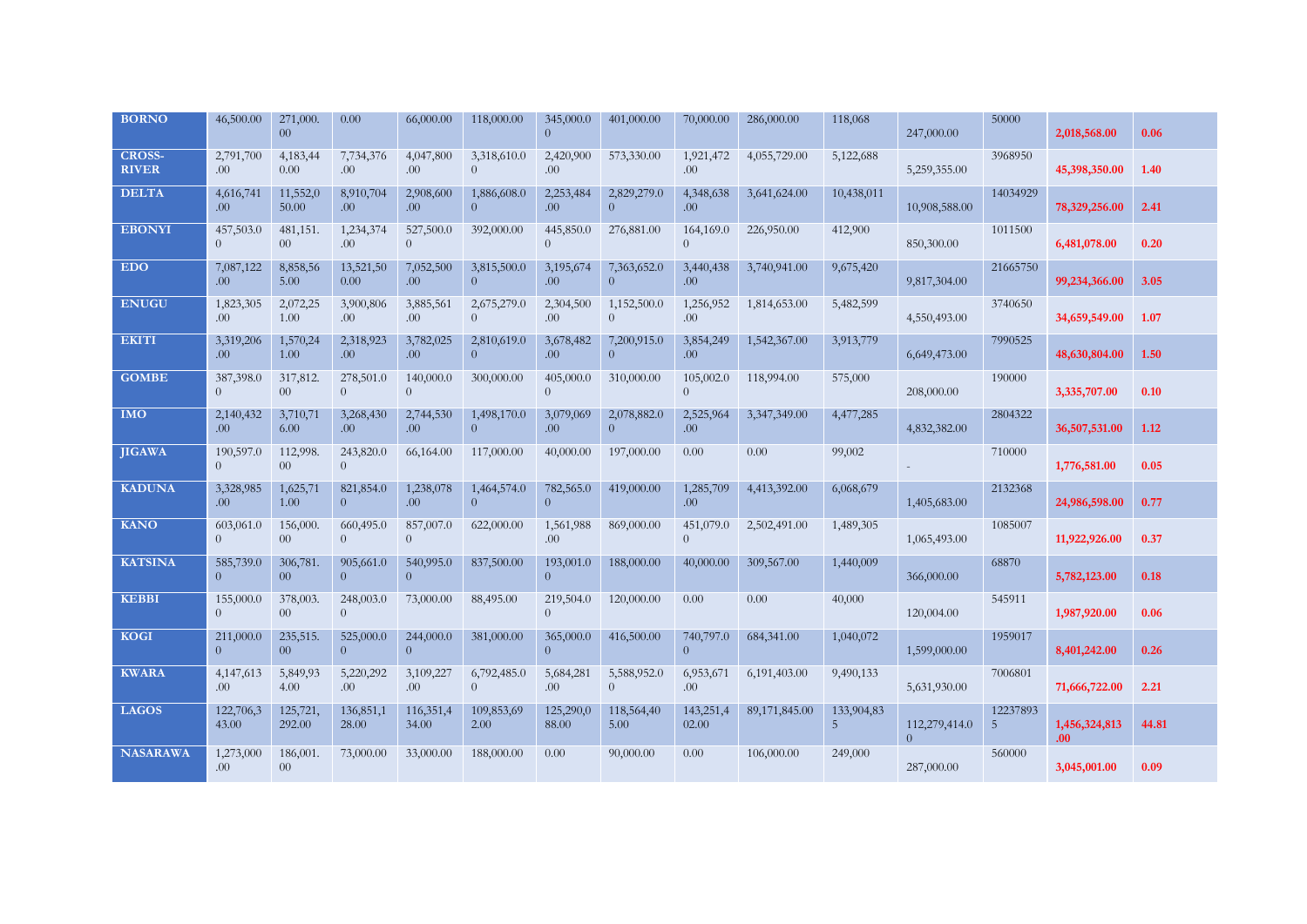| <b>NIGER</b>     | 793,000.0<br>$\overline{0}$ | 1,316,70<br>9.00            | 608,000.0<br>$\Omega$ | 367,979.0<br>$\overline{0}$ | 630,000.00                     | 823,997.0<br>$\theta$       | 577,000.00                     | 1,137,986<br>.00.             | 1,958,063.00  | 1,968,804                 | 2,465,989.00  | 1647000         | 14,294,527.00                     | 0.44  |
|------------------|-----------------------------|-----------------------------|-----------------------|-----------------------------|--------------------------------|-----------------------------|--------------------------------|-------------------------------|---------------|---------------------------|---------------|-----------------|-----------------------------------|-------|
| <b>OGUN</b>      | 21,510,19<br>6.00           | 17,534,3<br>88.00           | 16,879,75<br>5.00     | 18,581,06<br>8.00           | 18,583,555.<br>00 <sup>°</sup> | 30,555,55<br>2.00           | 21,901,456.<br>00 <sup>°</sup> | 24,694,62<br>1.00             | 18,669,787.00 | 24,664,167                | 24,930,345.00 | 36778529        | 275,283,419.0<br>$\mathbf{0}$     | 8.47  |
| <b>ONDO</b>      | 1,700,953<br>.00.           | 4,776,73<br>0.00            | 3,844,472<br>.00.     | 2,764,783<br>.00.           | 1,848,934.0<br>$\overline{0}$  | 3,759,323<br>.00.           | 4,836,000.0<br>$\overline{0}$  | 5,422,625<br>.00 <sub>1</sub> | 2,813,839.00  | 5,238,828                 | 5,927,391.00  | 7916426         | 50,850,304.00                     | 1.56  |
| <b>OSUN</b>      | 7,328,872<br>.00.           | 5,247,18<br>7.00            | 4,521,370<br>.00.     | 4,258,275<br>.00.           | 5,125,577.0<br>$\Omega$        | 6,744,469<br>.00            | 5,568,502.0<br>$\Omega$        | 5,603,487<br>.00.             | 4,894,869.00  | 6,049,086                 | 6,191,450.00  | 6476057         | 68,009,201.00                     | 2.09  |
| <b>OYO</b>       | 7,625,037<br>.00.           | 10,216,3<br>62.00           | 14,563,87<br>6.00     | 14,012,12<br>8.00           | 28,907,957.<br>00 <sup>°</sup> | 30,530,68<br>5.00           | 16,789,359.<br>00 <sup>°</sup> | 14,668,20<br>1.00             | 22,048,952.00 | 15,081,131                | 17,945,797.00 | 16587218        | 208,976,703.0<br>$\mathbf{0}$     | 6.43  |
| <b>PLATEAU</b>   | 1,114,622<br>.00.           | 803,828.<br>00 <sup>°</sup> | 406,000.0<br>$\theta$ | 289,990.0<br>$\overline{0}$ | 894,000.00                     | 360,499.0<br>$\overline{0}$ | 282,000.00                     | 258,995.0<br>$\overline{0}$   | 133,785.00    | 636,597                   | 487,000.00    | 596000          | 6,263,316.00                      | 0.19  |
| <b>RIVERS</b>    | 51,671,33<br>7.00           | 44,847,2<br>50.00           | 43,139,16<br>9.00     | 37,763,01<br>9.00           | 46,767,605.<br>00 <sup>1</sup> | 36,970,93<br>1.00           | 39,123,688.<br>00 <sup>°</sup> | 36,513,05<br>5.00             | 38,039,349.00 | 37,946,300                | 45,909,816.00 | 24616066        | 483,307,585.0                     | 14.87 |
| <b>SOKOTO</b>    | 1,239,401<br>.00.           | 55,001.0<br>$\theta$        | 59,495.00             | 45,000.00                   | 158,495.00                     | 0.00                        | 153,000.00                     | 67,000.00                     | 40,000.00     | 165,030                   | 80,000.00     | 73002           | 2,135,424.00                      | 0.07  |
| <b>TARABA</b>    | 1,284,021<br>.00.           | 215,000<br>00 <sup>°</sup>  | 222,000.0<br>$\Omega$ | 0.00                        | 505,000.00                     | 84,000.00                   | 116,000.00                     | 36,000.00                     | 76,000.00     | 109,000                   | 147,000.00    | 171000          | 2,965,021.00                      | 0.09  |
| <b>YOBE</b>      | 800,000.0<br>$\Omega$       | 0.00                        | 0.00                  | 0.00                        | 0.00                           | 192,992.0<br>$\Omega$       | 157,994.00                     | 45,000.00                     | 0.00          | $\overline{0}$            | 40,000.00     | $\overline{0}$  | 1,235,986.00                      | 0.04  |
| <b>ZAMFARA</b>   | 890,000.0<br>$\Omega$       | 146,000.<br>00 <sup>1</sup> | 123,000.0<br>$\theta$ | 80,000.00                   | 135,000.00                     | 110,494.0<br>$\theta$       | 277,004.00                     | 0.00                          | 73,000.00     | $\overline{0}$            | 246,991.00    | 778000          | 2,859,489.00                      | 0.09  |
| <b>F.C.T.</b>    | 2,376,002<br>.00.           | 2,543,99<br>5.00            | 3,547,972<br>.00.     | 2,808,059<br>.00            | 2,902,000.0<br>$\overline{0}$  | 3,273,918<br>.00.           | 3,093,739.0<br>$\overline{0}$  | 1,323,987<br>.00.             | 1,472,995.00  | 3,133,998                 | 4,110,255.00  | 540019          | 31,126,939.00                     | 0.96  |
| <b>TOTAL</b>     | 266,849,2<br>34             | 268,905,<br>365             | 293,829,9<br>33       | 239,348,2<br>67             | 253,812,74<br>$\mathbf{3}$     | 278,796,8<br>80             | 248,981,58<br>$\overline{4}$   | 268,272,8<br>47               | 223,971,002   | 308,439,07<br>$7^{\circ}$ | 293,346,197   | 305,109,5<br>78 | 3,249,662,707<br>.00 <sub>1</sub> | 100   |
| <b>DAILY AVG</b> | 8,608,040                   | 9,603,76<br>3               | 9,478,385             | 7,978,276                   | 8,187,508                      | 9,293,229                   | 8,031,664                      | 8,653,963                     | 7,465,700     | 9,949,648                 | 9,778,207     | 9,842,244       | 8,903,185.50                      |       |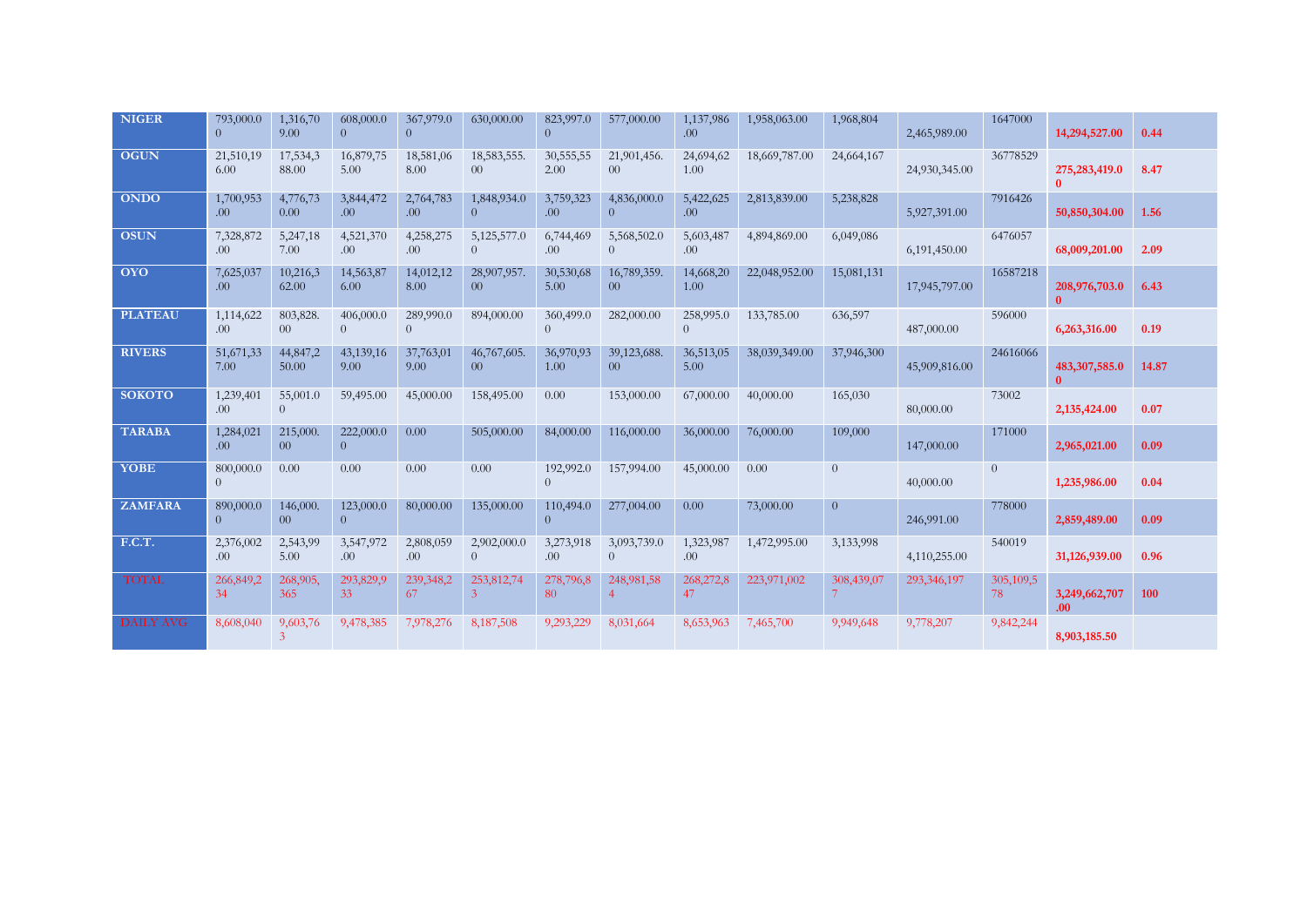|                               |                                |                         |                               |                         |                                |                                |                         | BREAKDOWN OF DUAL PURPOSE KEROSENE (DPK) CONSUMPTION BY STATE BASIS - LITRES - (2015) |                         |                         |              |                           |              |               |
|-------------------------------|--------------------------------|-------------------------|-------------------------------|-------------------------|--------------------------------|--------------------------------|-------------------------|---------------------------------------------------------------------------------------|-------------------------|-------------------------|--------------|---------------------------|--------------|---------------|
| <b>STATE</b>                  | <b>JAN</b>                     | <b>FEB</b>              | <b>MAR</b>                    | <b>APR</b>              | <b>MAY</b>                     | <b>IUN</b>                     | <b>IUL</b>              | <b>AUG</b>                                                                            | <b>SEP</b>              | <b>OCT</b>              | <b>NOV</b>   | <b>DEC</b>                | <b>TOTAL</b> | $\frac{0}{0}$ |
| <b>ABIA</b>                   | 7,831,737.0                    | 6,164,884.0<br>$\Omega$ | 8,050,142.0<br>$\Omega$       | 4,499,541.0<br>$\Omega$ | 8,333,070.0<br>$\Omega$        | 6,640,748.0<br>$\Omega$        | 3,694,080.0             | 3,261,954.0<br>$\Omega$                                                               | 5,929,412.0<br>$\Omega$ | 4,426,880.0<br>$\Omega$ | 5,778,420.00 | 737161<br>$\mathfrak{Z}$  | 71,982,481   | 4.21          |
| <b>ADAMAW</b>                 | 785,984.00                     | 639,036.00              | 324,094.00                    | 284,998.00              | 209,993.00                     | 356,001.00                     | 40,000.00               | 924,176.00                                                                            | 214,000.00              | 160,000.00              | 1,408,000.00 | 742000                    | 6,088,282    | 0.36          |
| AKWA-<br><b>IBOM</b>          | 5,289,519.0                    | 4,956,386.0             | 3,721,182.0                   | 3,724,355.0<br>$\Omega$ | 5,761,787.0                    | 5,480,450.0<br>$\Omega$        | 3,755,610.0             | 4,115,227.0<br>$\Omega$                                                               | 1,764,405.0             | 5,091,700.0<br>$\Omega$ | 4,837,500.00 | 452531                    | 53,023,432   | 3.10          |
| <b>ANAMBR</b>                 | 6,963,975.0                    | 5,060,814.0             | 5,706,212.0<br>$\Omega$       | 2,827,868.0<br>$\Omega$ | 6,592,921.0                    | 11,024,811.<br>00 <sup>1</sup> | 3,391,856.0             | 1,423,708.0<br>$\Omega$                                                               | 5,999,779.0             | 9,575,742.0<br>$\Omega$ | 7,526,384.00 | 624929<br>$\Omega$        | 72,343,360   | 4.23          |
| <b>BAUCHI</b>                 | 3,163,980.0                    | 2,778,000.0             | 1,923,008.0<br>$\Omega$       | 1,116,996.0<br>$\Omega$ | 2,430,786.0<br>$\Omega$        | 2,085,986.0<br>$\Omega$        | 1,617,000.0             | 1,950,023.0<br>$\Omega$                                                               | 590,600.00              | 2,441,000.0<br>$\Omega$ | 2,309,000.00 | 274600<br>$\overline{0}$  | 25, 152, 379 | 1.47          |
| <b>BAYELSA</b>                | 1,724,165.0                    | 2,884,039.0             | 346,000.00                    | 1,324,600.0             | 2,976,114.0                    | 2,134,600.0<br>$\Omega$        | 650,862.00              | 1,276,716.0<br>$\Omega$                                                               | 1,529,301.0             | 1,606,000.0<br>$\Omega$ | 1,670,700.00 | 281900<br>$\Omega$        | 20,942,097   | 1.22          |
| <b>BENUE</b>                  | 1,967,001.0                    | 2,169,038.0             | 512,471.00                    | 870,000.00              | 564,000.00                     | 2,858,627.0<br>$\Omega$        | 381,000.00              | 212,000.00                                                                            | 193,000.00              | 1,935,000.0<br>$\Omega$ | 1,416,000.00 | 135600<br>$\Omega$        | 14,434,137   | 0.84          |
| <b>BORNO</b>                  | 192,996.00                     | 287,009.00              | 49,997.00                     | 0.00                    | 89,994.00                      | 384,843.00                     | 40,000.00               | 1,004,654.0<br>$\Omega$                                                               | 736,001.00              | 160,999.00              | 383,997.00   | 664980                    | 3,995,470    | 0.23          |
| <b>CROSS-</b><br><b>RIVER</b> | 4,356,292.0                    | 3,337,539.0             | 2,208,643.0                   | 3,070,976.0             | 3,184,856.0                    | 3,112,715.0<br>$\Omega$        | 1,937,500.0             | 2,257,413.0<br>$\Omega$                                                               | 1,085,802.0             | 2,917,776.0<br>$\Omega$ | 2,599,966.00 | 285860<br>$\overline{0}$  | 32,928,078   | 1.92          |
| <b>DELTA</b>                  | 18,204,212.<br>00 <sup>1</sup> | 6,752,569.0             | 2,965,653.0                   | 4,659,173.0<br>$\Omega$ | 7,029,011.0                    | 3,647,798.0<br>$\Omega$        | 4,197,358.0             | 13,563,366.<br>0 <sup>0</sup>                                                         | 2,728,455.0             | 3,338,000.0<br>$\Omega$ | 7,843,500.00 | 691501<br>2               | 81,844,107   | 4.78          |
| <b>EBONYI</b>                 | 1,928,707.0                    | 1,820,470.0             | 734,996.00                    | 1,570,100.0<br>$\Omega$ | 1,541,497.0<br>$\Omega$        | 2,363,893.0<br>$\Omega$        | 393,500.00              | 810,301.00                                                                            | 599,000.00              | 2,112,366.0<br>$\Omega$ | 1,728,000.00 | 106149<br>$\overline{2}$  | 16,664,322   | 0.97          |
| <b>EDO</b>                    | 13,955,858.<br>$00 -$          | 9,813,507.0             | 3,960,498.0<br>$\Omega$       | 9,956,825.0<br>$\Omega$ | 10,049,202.<br>00 <sup>1</sup> | 5,826,612.0<br>$\Omega$        | 6,918,757.0             | 6,493,000.0<br>$\Omega$                                                               | 3,841,207.0<br>$\Omega$ | 5,112,566.0<br>$\Omega$ | 5,713,500.00 | 973535<br>6               | 91,376,888   | 5.34          |
| <b>ENUGU</b>                  | 4,851,391.0                    | 3,612,770.0<br>$\Omega$ | 4,248,992.0<br>$\overline{0}$ | 2,374,497.0<br>$\Omega$ | 3,206,999.0<br>$\Omega$        | 4,408,744.0<br>$\Omega$        | 1,486,501.0<br>$\Omega$ | 2,399,713.0<br>$\Omega$                                                               | 3,387,860.0<br>$\Omega$ | 5,219,943.0<br>$\Omega$ | 4,013,497.00 | 387750<br>$\overline{0}$  | 43,088,407   | 2.52          |
| <b>EKITI</b>                  | 1,843,010.0                    | 2,131,982.0<br>$\Omega$ | 1,380,992.0<br>$\Omega$       | 411,720.00              | 838,504.00                     | 2,472,443.0<br>$\Omega$        | 863,896.00              | 496,994.00                                                                            | 2,007,503.0<br>$\Omega$ | 2,592,493.0<br>$\Omega$ | 1,884,999.00 | 465019                    | 21,574,730   | 1.26          |
| <b>GOMBE</b>                  | 1,351,978.0                    | 644,038.00              | 567,003.00                    | 297,987.00              | 384,000.00                     | 753,993.00                     | 80,000.00               | 1,192,005.0<br>$\Omega$                                                               | 318,200.00              | 791,000.00              | 903,004.00   | 704995                    | 7,988,203    | 0.47          |
| <b>IMO</b>                    | 7,491,137.0                    | 5,154,075.0<br>$\Omega$ | 4,683,127.0<br>$\Omega$       | 3,951,381.0<br>$\Omega$ | 5,567,178.0                    | 6,246,175.0<br>$\Omega$        | 3,442,940.0             | 2,200,363.0<br>$\Omega$                                                               | 3,978,131.0             | 4,833,619.0<br>$\Omega$ | 4,942,529.00 | 503154                    | 57,522,202   | 3.36          |
| <b>JIGAWA</b>                 | 1,628,043.0                    | 931,988.00              | 699,840.00                    | 396,000.00              | 641,004.00                     | 1,143,995.0                    | 450,000.00              | 593,001.00                                                                            | 414,988.00              | 346,000.00              | 425,994.00   | 215000                    | 7,885,853    | 0.46          |
| <b>KADUNA</b>                 | 3,791,816.0                    | 2,567,028.0             | 1,612,986.0                   | 1,648,996.0<br>$\Omega$ | 2,662,988.0<br>$\Omega$        | 2,289,579.0<br>$\Omega$        | 1,258,000.0             | 2,570,037.0<br>$\Omega$                                                               | 5,315,107.0             | 2,065,989.0<br>$\Omega$ | 2,428,992.00 | 227718<br>$5\overline{)}$ | 30,488,703   | 1.78          |
| <b>KANO</b>                   | 2,062,993.0                    | 1,534,739.0             | 779,017.00                    | 919,000.00              | 1,191,000.0<br>$\Omega$        | 2,014,988.0<br>$\Omega$        | 99,000.00               | 1,136,031.0<br>$\Omega$                                                               | 937,994.00              | 563,457.00              | 249,000.00   | 46616                     | 11,533,835   | 0.67          |

*Table 3: DPK Consumption Jan - Dec 2015*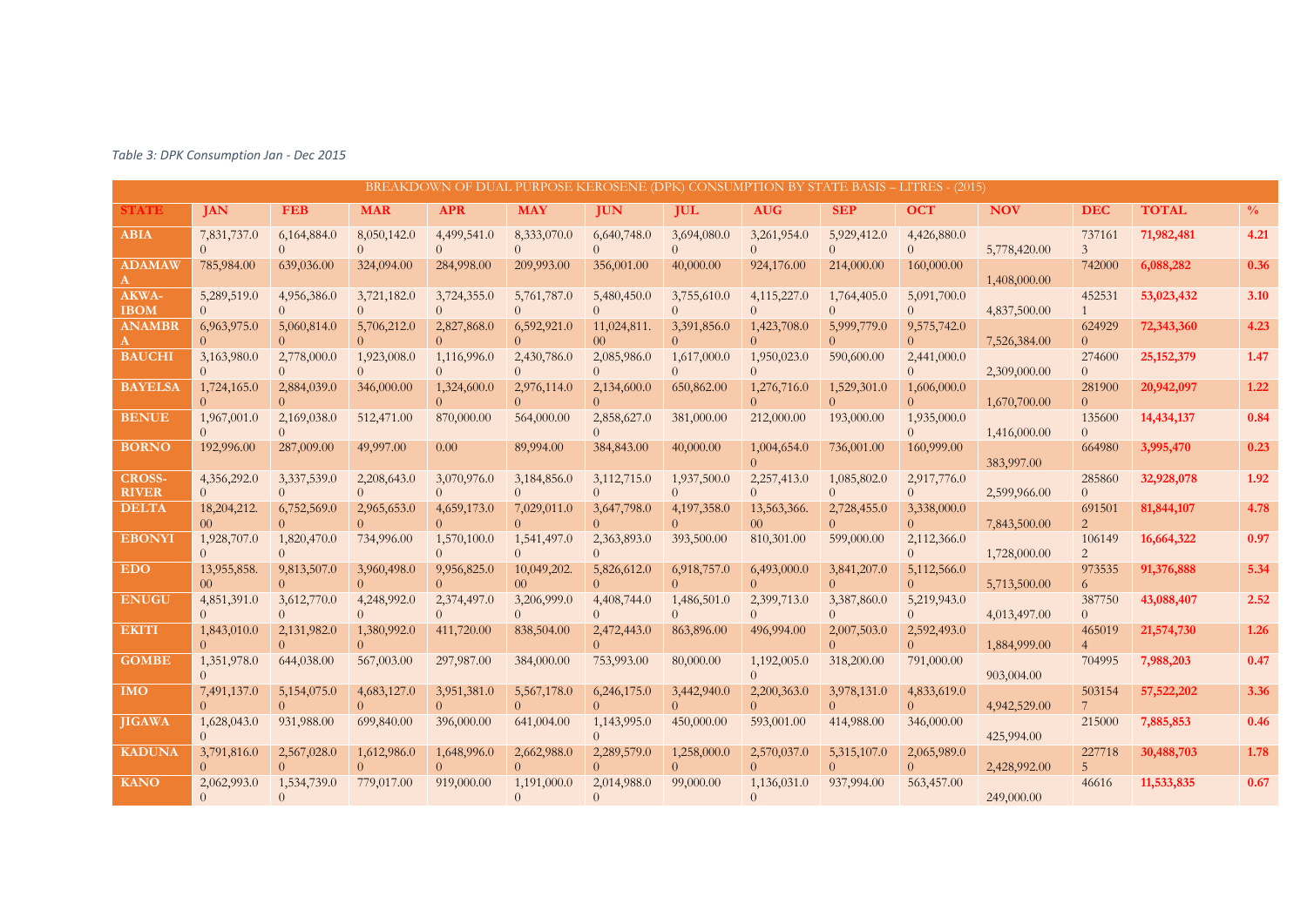| <b>KATSINA</b>      | 3,194,121.0                    | 2,067,871.0                   | 3,060,910.0                   | 1,587,987.0                   | 1,164,981.0                    | 2,141,584.0<br>$\Omega$        | 1,085,996.0                   | 1,491,494.0<br>$\Omega$       | 1,319,100.0                   | 1,251,999.0<br>$\Omega$       | 1,725,996.00  | 164486<br>$\Omega$       | 21,736,899    | 1.27                   |
|---------------------|--------------------------------|-------------------------------|-------------------------------|-------------------------------|--------------------------------|--------------------------------|-------------------------------|-------------------------------|-------------------------------|-------------------------------|---------------|--------------------------|---------------|------------------------|
| <b>KEBBI</b>        | 885,547.00                     | 1,098,027.0                   | 316,476.00                    | 272,999.00                    | 711,976.00                     | 373,784.00                     | 235,000.00                    | 705,163.00                    | 203,004.00                    | 282,000.00                    | 410,000.00    | 509999                   | 6,003,975     | 0.35                   |
| <b>KOGI</b>         | 1,355,995.0                    | 1,234,037.0                   | 965,972.00                    | 684,986.00                    | 1,291,505.0                    | 2,355,578.0<br>$\Omega$        | 218,618.00                    | 382,001.00                    | 473,001.00                    | 1,368,994.0<br>$\Omega$       | 1,565,720.00  | 172700<br>$\Omega$       | 13,623,407    | 0.80                   |
| <b>KWARA</b>        | 2,901,932.0                    | 1,271,988.0                   | 2,667,438.0<br>$\Omega$       | 1,678,512.0<br>$\Omega$       | 2,614,793.0<br>$\Omega$        | 3,212,478.0<br>$\Omega$        | 1,399,500.0                   | 385,090.00                    | 2,400,004.0<br>$\Omega$       | 2,663,649.0<br>$\Omega$       | 3,608,415.00  | 379675<br>5              | 28,600,554    | 1.67                   |
| <b>LAGOS</b>        | 69,695,737.<br>0 <sup>0</sup>  | 71,921,233.<br>0 <sup>0</sup> | 52,132,923.<br>0 <sup>0</sup> | 38,169,697.<br>0 <sup>0</sup> | 59,614,810.<br>0 <sup>0</sup>  | 44,583,933.<br>00 <sup>1</sup> | 16,080,786.<br>0 <sup>0</sup> | 5,487,761.0<br>$\Omega$       | 32,700,548.<br>0 <sup>0</sup> | 36,748,516.<br>0 <sup>0</sup> | 32,076,067.00 | 394826<br>60             | 498,694,671   | 29.1<br>$\overline{4}$ |
| <b>NASARA</b><br>WA | 1,032,003.0                    | 824,992.00                    | 1,005,985.0                   | 471,000.00                    | 1,421,989.0                    | 3,155,747.0                    | 394,000.00                    | 184,000.00                    | 288,000.00                    | 1,655,988.0<br>$\Omega$       | 1,564,000.00  | 958000                   | 12,955,704    | 0.76                   |
| <b>NIGER</b>        | 1,507,986.0                    | 2,198,021.0                   | 1,239,996.0                   | 342,944.00                    | 870,950.00                     | 1,448,610.0                    | 888,351.00                    | 812,834.00                    | 1,087,652.0<br>$\Omega$       | 875,991.00                    | 605,000.00    | 101449<br>$\Omega$       | 12,892,825    | 0.75                   |
| <b>OGUN</b>         | 13,547,971.<br>00 <sup>1</sup> | 12,166,166.<br>0 <sup>0</sup> | 11,341,967.<br>0 <sup>0</sup> | 5,855,582.0<br>$\Omega$       | 10,905,055.<br>00 <sup>1</sup> | 12,952,683.<br>0 <sup>0</sup>  | 5,066,479.0<br>$\Omega$       | 2,227,360.0<br>$\Omega$       | 6,769,996.0<br>$\Omega$       | 11,209,037.<br>0 <sup>0</sup> | 7,527,742.00  | 122108<br>58             | 111,780,896   | 6.53                   |
| <b>ONDO</b>         | 3,439,464.0                    | 2,506,971.0                   | 3,601,432.0<br>$\Omega$       | 2,170,500.0<br>$\Omega$       | 2,731,990.0<br>$\Omega$        | 3,026,559.0<br>$\Omega$        | 2,644,712.0                   | 33,000.00                     | 3,064,473.0<br>$\Omega$       | 2,170,766.0<br>$\Omega$       | 2,114,512.00  | 386924<br>$\overline{5}$ | 31,373,624    | 1.83                   |
| <b>OSUN</b>         | 2,648,002.0                    | 3,341,549.0                   | 2,967,901.0                   | 1,845,506.0                   | 2,408,276.0<br>0               | 2,837,758.0<br>$\Omega$        | 1,570,758.0                   | 682,987.00                    | 1,901,018.0<br>$\Omega$       | 3,421,540.0<br>$\Omega$       | 1,673,986.00  | 494940<br>5              | 30,248,686    | 1.77                   |
| <b>OYO</b>          | 9,491,667.0                    | 9,123,058.0                   | 8,499,034.0<br>$\Omega$       | 5,944,069.0<br>$\Omega$       | 10,243,867.<br>00 <sup>1</sup> | 13,369,741.<br>00 <sup>1</sup> | 4,397,506.0                   | 1,698,931.0<br>$\Omega$       | 5,852,479.0<br>$\Omega$       | 8,135,848.0<br>$\Omega$       | 7,472,721.00  | 950510<br>9              | 93,734,030    | 5.48                   |
| <b>PLATEAU</b>      | 990,996.00                     | 1,731,552.0                   | 869,974.00                    | 933,000.00                    | 1,450,987.0<br>$\Omega$        | 1,232,986.0<br>$\Omega$        | 667,962.00                    | 837,013.00                    | 1,015,204.0<br>$\Omega$       | 777,001.00                    | 876,212.00    | 107300<br>$\Omega$       | 12,455,887    | 0.73                   |
| <b>RIVERS</b>       | 11,956,600.<br>0 <sup>0</sup>  | 6,999,089.0                   | 4,929,361.0<br>$\Omega$       | 9,645,936.0<br>$\Omega$       | 12,991,781.<br>0 <sup>0</sup>  | 15,289,041.<br>0 <sup>0</sup>  | 5,230,257.0<br>$\Omega$       | 11,223,616.<br>0 <sup>0</sup> | 8,918,013.0<br>$\Omega$       | 11,990,199.<br>0 <sup>0</sup> | 6,868,621.00  | 101338<br>17             | 116, 176, 331 | 6.79                   |
| <b>SOKOTO</b>       | 1,109,400.0                    | 100,000.00                    | 39,000.00                     | 159,000.00                    | 273,015.00                     | 1,153,070.0                    | 280,000.00                    | 586,001.00                    | 276,001.00                    | 857,000.00                    | 317,997.00    | 673000                   | 5,823,484     | 0.34                   |
| <b>TARABA</b>       | 550,986.00                     | 531,016.00                    | 259,986.00                    | 106,000.00                    | 244,995.00                     | 584,999.00                     | 180,000.00                    | 626,202.00                    | 428,863.00                    | 109,000.00                    | 360,000.00    | 302000                   | 4,284,047     | 0.25                   |
| <b>YOBE</b>         | 1,178,008.0                    | 179,000.00                    | 600,000.00                    | 318,000.00                    | 574,998.00                     | 660,150.00                     | 40,000.00                     | 565,406.00                    | 396,487.00                    | 1,247,988.0<br>$\Omega$       | 1,481,991.00  | 850987                   | 8,093,015     | 0.47                   |
| <b>ZAMFAR</b>       | 1,899,000.0                    | 1,332,039.0                   | 743,000.00                    | 88,998.00                     | 743,000.00                     | 306,090.00                     | 120,000.00                    | 353,000.00                    | 186,037.00                    | 280,996.00                    | 332,003.00    | 160000                   | 6,544,163     | 0.38                   |
| F.C.T.              | 2,563,985.0                    | 5,348,003.0                   | 3,503,940.0                   | 1,874,967.0                   | 2,518,565.0                    | 2,303,956.0                    | 493,996.00                    | 1,550,158.0                   | 1,280,008.0<br>$\Omega$       | 3,316,978.0<br>$\Omega$       | 1,404,000.00  | 201599<br>6              | 28,174,552    | 1.65                   |
| <b>TOTAL</b>        | 216,770,209                    | 187, 214, 523                 | 143,220,148                   | 116,054,696                   | 176,032,437                    | 176, 235, 748                  | 75,691,781                    | 77,712,699                    | 110,130,633                   | 143,654,020                   | 130,047,965   | 158,724<br>,872          | 1,711,489,731 | 100                    |
| <b>DAILY</b><br>AVG | 6,992,587                      | 6,686,233                     | 4,620,005                     | 3,868,490                     | 5,678,466                      | 5,874,525                      | 2,441,670                     | 2,506,861                     | 3,671,021                     | 4,634,001                     | 4,334,932     | 5,120,15<br>$7^{\circ}$  | 4,689,013     |                        |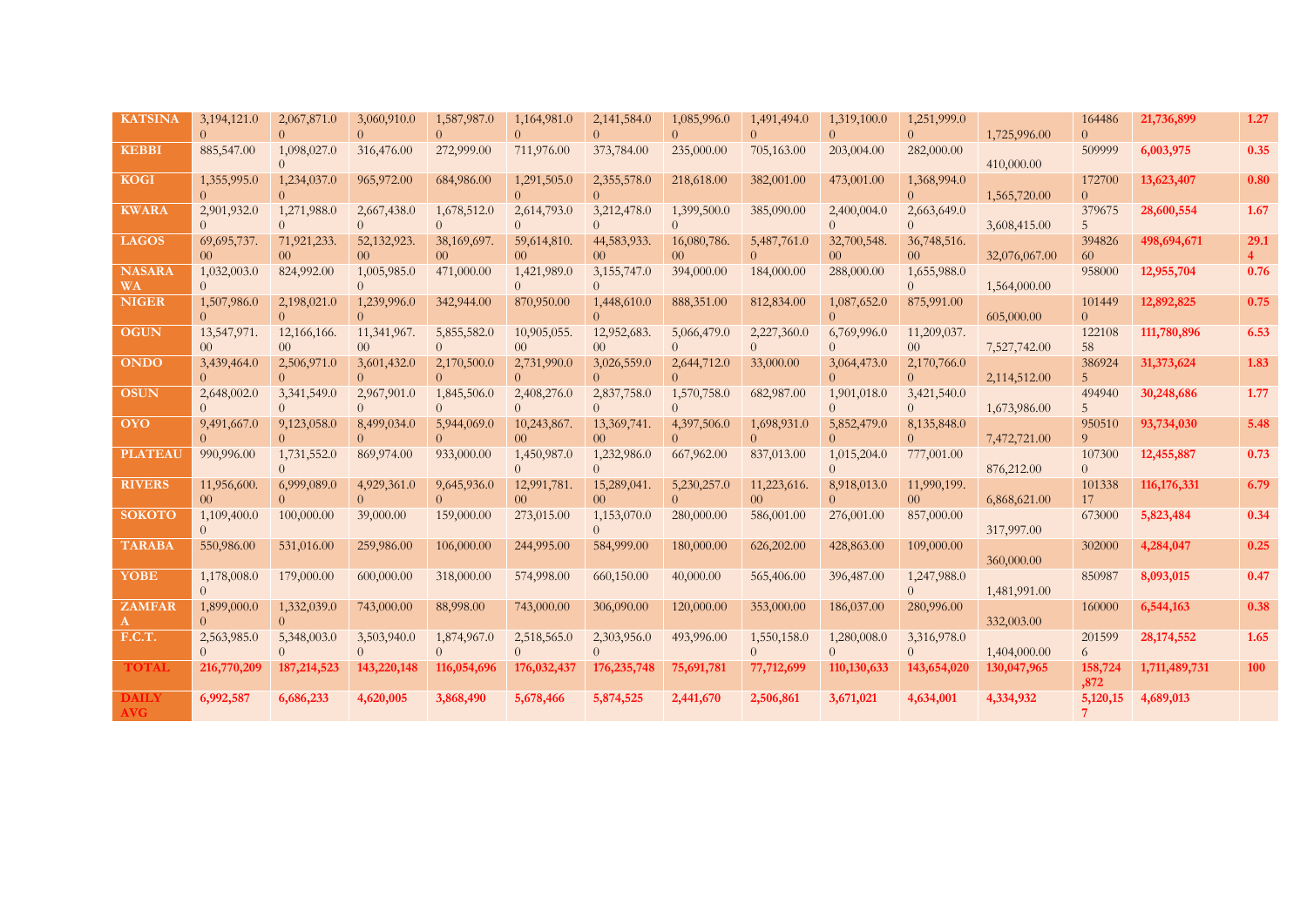## *Table 4:ATK Consumption Jan-Dec 2015*

|                        |                |                |                |                |                |                |                | BREAKDOWN OF AVIATION TURBINE KEROSENE(ATK) CONSUMPTION BY STATE BASIS - LITRES - (2015) |                |                |                |                |                      |               |
|------------------------|----------------|----------------|----------------|----------------|----------------|----------------|----------------|------------------------------------------------------------------------------------------|----------------|----------------|----------------|----------------|----------------------|---------------|
| <b>STATE</b>           | JAN            | FEB            | <b>MAR</b>     | APR            | <b>MAY</b>     | <b>JUN</b>     | JUL            | <b>AUG</b>                                                                               | <b>SEP</b>     | <b>OCT</b>     | <b>NOV</b>     | <b>DEC</b>     | <b>TOTAL</b>         | $\frac{0}{0}$ |
| ABIA                   | $\Omega$       | $\overline{0}$ | $\overline{0}$ | $\Omega$       | $\overline{0}$ | $\Omega$       | $\Omega$       | $\theta$                                                                                 | $\overline{0}$ | $\theta$       | $\overline{0}$ | $\Omega$       | $\Omega$             | 0.00          |
| <b>ADAMAWA</b>         | $\overline{0}$ | $\Omega$       | $\theta$       | $\theta$       | $\overline{0}$ | $\theta$       | $\overline{0}$ | $\theta$                                                                                 | 208,000        | $\theta$       | $\overline{0}$ | $\theta$       | 208,000              | 0.05          |
| AKWA-<br><b>IBOM</b>   | $\overline{0}$ | $\Omega$       | $\theta$       | $\Omega$       | $\overline{0}$ | $\theta$       | $\overline{0}$ | $\Omega$                                                                                 | $\overline{0}$ | $\theta$       | $\overline{0}$ | $\overline{0}$ | $\overline{0}$       | 0.00          |
| <b>ANAMBRA</b>         | $\overline{0}$ | $\overline{0}$ | $\theta$       | $\theta$       | $\overline{0}$ | $\overline{0}$ | $\overline{0}$ | $\theta$                                                                                 | $\overline{0}$ | $\theta$       | $\overline{0}$ | $\theta$       | $\overline{0}$       | 0.00          |
| <b>BAUCHI</b>          | $\overline{0}$ | $\overline{0}$ | $\theta$       | $\theta$       | $\overline{0}$ | $\overline{0}$ | $\overline{0}$ | $\overline{0}$                                                                           | $\theta$       | $\theta$       | $\overline{0}$ | $\theta$       | $\overline{0}$       | 0.00          |
| <b>BAYELSA</b>         | $\overline{0}$ | $\theta$       | $\theta$       | $\theta$       | $\overline{0}$ | $\theta$       | $\overline{0}$ | $\theta$                                                                                 | $\theta$       | $\theta$       | $\overline{0}$ | $\overline{0}$ | $\overline{0}$       | 0.00          |
| <b>BENUE</b>           | $\overline{0}$ | $\theta$       | $\overline{0}$ | $\theta$       | $\overline{0}$ | $\overline{0}$ | $\theta$       | $\theta$                                                                                 | $\theta$       | $\theta$       | $\overline{0}$ | $\theta$       | $\overline{0}$       | 0.00          |
| <b>BORNO</b>           | $\overline{0}$ | $\overline{0}$ | $\theta$       | $\overline{0}$ | $\overline{0}$ | $\theta$       | $\overline{0}$ | $\theta$                                                                                 | $\overline{0}$ | $\theta$       | $\overline{0}$ | $\theta$       | $\overline{0}$       | 0.00          |
| CROSS-<br><b>RIVER</b> | $\theta$       | $\theta$       | $\theta$       | $\Omega$       | $\overline{0}$ | $\theta$       | $\overline{0}$ | $\Omega$                                                                                 | $\overline{0}$ | $\theta$       | $\overline{0}$ | $\theta$       | $\overline{0}$       | 0.00          |
| <b>DELTA</b>           | $\overline{0}$ | $\theta$       | $\theta$       | $\theta$       | $\overline{0}$ | $\overline{0}$ | $\theta$       | $\overline{0}$                                                                           | $\theta$       | $\overline{0}$ | $\overline{0}$ | $\overline{0}$ | $\theta$             | 0.00          |
| <b>EBONYI</b>          | $\overline{0}$ | $\overline{0}$ | $\overline{0}$ | $\theta$       | $\overline{0}$ | $\theta$       | $\overline{0}$ | $\overline{0}$                                                                           | $\theta$       | $\theta$       | $\overline{0}$ | $\overline{0}$ | $\overline{0}$       | 0.00          |
| <b>EDO</b>             | $\overline{0}$ | $\overline{0}$ | $\theta$       | $\theta$       | $\overline{0}$ | $\overline{0}$ | $\overline{0}$ | $\overline{0}$                                                                           | $\theta$       | $\theta$       | $\overline{0}$ | $\overline{0}$ | $\overline{0}$       | 0.00          |
| <b>ENUGU</b>           | $\overline{0}$ | $\theta$       | $\overline{0}$ | $\theta$       | $\overline{0}$ | $\theta$       | $\overline{0}$ | $\overline{0}$                                                                           | 148,000        | $\theta$       | $\overline{0}$ | $\theta$       | 148,000              | 0.03          |
| <b>EKITI</b>           | $\overline{0}$ | $\Omega$       | $\theta$       | $\theta$       | $\overline{0}$ | $\theta$       | $\overline{0}$ | $\theta$                                                                                 | $\overline{0}$ | $\overline{0}$ | 40,000         | 73000          | $\overline{113,000}$ | 0.02          |
| <b>GOMBE</b>           | $\overline{0}$ | $\theta$       | $\theta$       | $\theta$       | $\overline{0}$ | $\overline{0}$ | $\overline{0}$ | $\overline{0}$                                                                           | $\theta$       | $\theta$       | $\overline{0}$ | $\theta$       | $\overline{0}$       | 0.00          |
| IMO                    | $\overline{0}$ | $\overline{0}$ | $\overline{0}$ | $\theta$       | $\overline{0}$ | $\theta$       | $\overline{0}$ | $\theta$                                                                                 | $\theta$       | $\theta$       | $\overline{0}$ | $\overline{0}$ | $\overline{0}$       | 0.00          |
| <b>JIGAWA</b>          | $\theta$       | $\Omega$       | $\overline{0}$ | $\theta$       | $\overline{0}$ | $\overline{0}$ | $\Omega$       | $\Omega$                                                                                 | $\theta$       | $\theta$       | $\overline{0}$ | $\Omega$       | $\overline{0}$       | 0.00          |
| <b>KADUNA</b>          | $\overline{0}$ | $\theta$       | $\theta$       | $\Omega$       | $\overline{0}$ | $\Omega$       | $\Omega$       | $\theta$                                                                                 | $\overline{0}$ | $\overline{0}$ | $\overline{0}$ | $\Omega$       | $\Omega$             | 0.00          |
| <b>KANO</b>            | $\overline{0}$ | $\Omega$       | $\overline{0}$ | $\Omega$       | $\overline{0}$ | $\overline{0}$ | $\Omega$       | $\overline{0}$                                                                           | 1,056,000      | $\overline{0}$ | $\theta$       | $\Omega$       | 1,056,000            | 0.23          |
| <b>KATSINA</b>         | $\theta$       | $\theta$       | $\theta$       | $\Omega$       | $\overline{0}$ | $\Omega$       | $\overline{0}$ | $\Omega$                                                                                 | $\theta$       | $\overline{0}$ | $\overline{0}$ | $\theta$       | $\overline{0}$       | 0.00          |
| <b>KEBBI</b>           | $\overline{0}$ | $\theta$       | $\theta$       | $\Omega$       | $\overline{0}$ | $\theta$       | $\Omega$       | $\theta$                                                                                 | $\theta$       | $\theta$       | $\Omega$       | $\theta$       | $\theta$             | 0.00          |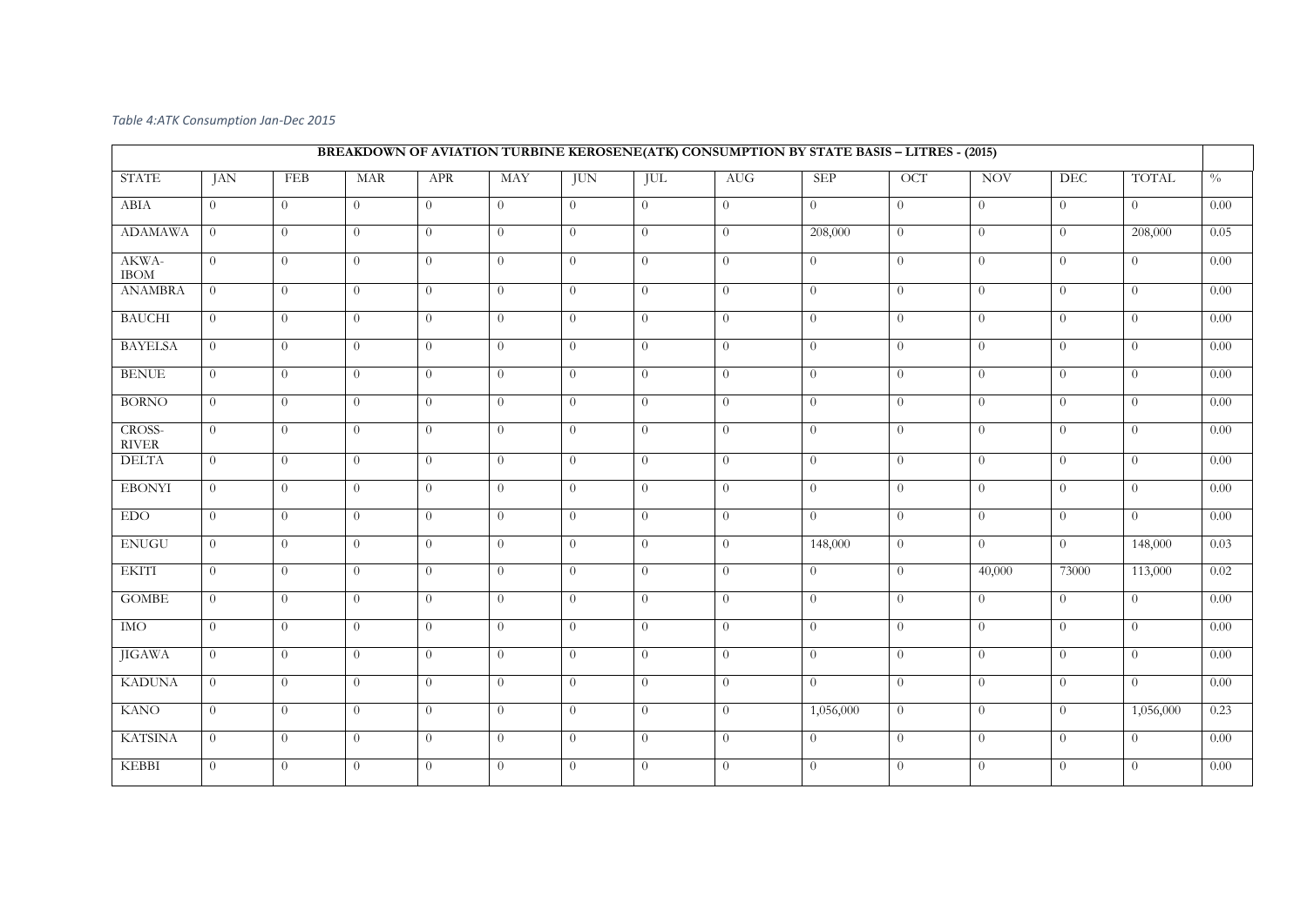| <b>KOGI</b>     | $\overline{0}$ | $\Omega$   | $\theta$   | $\Omega$   | $\Omega$       | $\overline{0}$ | $\Omega$     | $\theta$       | $\theta$       | $\Omega$     | $\Omega$     | $\theta$       | $\Omega$       | 0.00   |
|-----------------|----------------|------------|------------|------------|----------------|----------------|--------------|----------------|----------------|--------------|--------------|----------------|----------------|--------|
| <b>KWARA</b>    | $\overline{0}$ | $\Omega$   | $\theta$   | $\Omega$   | $\overline{0}$ | $\overline{0}$ | $\Omega$     |                |                | $\Omega$     | 81,000       | 47500          | 128,500        | 0.03   |
| LAGOS           | 28,261,042     | 23,296,429 | 23,171,795 | 21,361,553 | 21,803,451     | 28,395,235     | 56, 547, 788 | 60,980,807.00  | 53,342,203.00  | 48,861,493   | 47, 435, 188 | 26707047       | 440,164,031    | 95.72  |
| <b>NASARAWA</b> | $\theta$       | $\Omega$   | $\theta$   | $\Omega$   | $\Omega$       | $\overline{0}$ | $\Omega$     | $\Omega$       | $\Omega$       | $\Omega$     | $\Omega$     | $\overline{0}$ | $\Omega$       | 0.00   |
| <b>NIGER</b>    | $\overline{0}$ | $\Omega$   | $\theta$   | $\theta$   | $\overline{0}$ | $\overline{0}$ | $\theta$     | $\overline{0}$ | $\theta$       | $\Omega$     | $\Omega$     | $\overline{0}$ | $\overline{0}$ | 0.00   |
| <b>OGUN</b>     | $\overline{0}$ | $\theta$   | $\theta$   | $\Omega$   | $\Omega$       | $\overline{0}$ | 196,990      | $\theta$       | $\theta$       | $\Omega$     | 371,000      | 316500         | 884,490        | 0.19   |
| <b>ONDO</b>     | $\overline{0}$ | $\theta$   | $\theta$   | $\Omega$   | $\overline{0}$ | $\overline{0}$ | $\theta$     | $\theta$       | $\theta$       | $\Omega$     | 48,000       | 70500          | 118,500        | 0.03   |
| <b>OSUN</b>     | $\theta$       | $\Omega$   | $\theta$   | $\Omega$   | $\Omega$       | $\overline{0}$ | $\Omega$     | $\overline{0}$ | $\theta$       | $\Omega$     | 287,000      | 37000          | 324,000        | 0.07   |
| <b>OYO</b>      | $\overline{0}$ | $\theta$   | $\theta$   | $\Omega$   | $\overline{0}$ | $\overline{0}$ | 119,989      | $\overline{0}$ | $\theta$       | $\Omega$     | 174,000      | 247500         | 541,489        | 0.12   |
| <b>PLATEAU</b>  | $\Omega$       | $\Omega$   | $\theta$   | $\Omega$   | $\Omega$       | $\overline{0}$ | $\Omega$     | $\overline{0}$ | $\Omega$       | $\Omega$     | $\Omega$     | $\theta$       | $\Omega$       | 0.00   |
| <b>RIVERS</b>   | $\theta$       | $\Omega$   | $\Omega$   | $\theta$   | $\overline{0}$ | $\overline{0}$ | 8,003,830    | 4,313,526.00   | 2,148,293      | 741,000      |              |                | 15,206,649     | 3.31   |
| SOKOTO          | $\theta$       | $\Omega$   | $\theta$   | $\Omega$   | $\Omega$       | $\theta$       | $\Omega$     | $\Omega$       | $\Omega$       | $\Omega$     | $\Omega$     | $\theta$       | $\Omega$       | 0.00   |
| <b>TARABA</b>   | $\theta$       | $\Omega$   | $\theta$   | $\Omega$   | $\Omega$       | $\overline{0}$ | $\Omega$     | $\overline{0}$ | $\theta$       | $\Omega$     | $\Omega$     | $\overline{0}$ | $\Omega$       | 0.00   |
| YOBE            | $\theta$       | $\Omega$   | $\theta$   | $\Omega$   | $\theta$       | $\overline{0}$ | $\Omega$     | $\overline{0}$ | $\theta$       | $\Omega$     | $\Omega$     | $\overline{0}$ | $\theta$       | 0.00   |
| <b>ZAMFARA</b>  | $\overline{0}$ | $\Omega$   | $\theta$   | $\Omega$   | $\theta$       | $\overline{0}$ | $\Omega$     | $\overline{0}$ | $\overline{0}$ | $\Omega$     | $\Omega$     | $\overline{0}$ | $\overline{0}$ | 0.00   |
| F.C.T.          | $\theta$       | $\Omega$   | $\theta$   | $\Omega$   | $\Omega$       | $\theta$       | $\Omega$     | $\theta$       | 952,000        | $\Omega$     | $\Omega$     | $\theta$       | 952,000        | 0.21   |
| <b>TOTAL</b>    | 28,261,042     | 23,296,429 | 23,171,795 | 21,361,553 | 21,803,451     | 28,395,235     | 64,868,597   | 65,294,333     | 57,854,496     | 49,602,493   | 48,436,188   | 27,499,047     | 459,844,659    | 100.00 |
| DAILY AVG       | 911,646.52     | 832,015.32 | 747,477.26 | 712,051.77 | 703,337.13     | 946,507.83     | 2,092,535.39 | 2,106,268.81   | 1,928,483.20   | 1,600,080.42 | 1,614,539.60 | 887066.03      | 1259848.38     |        |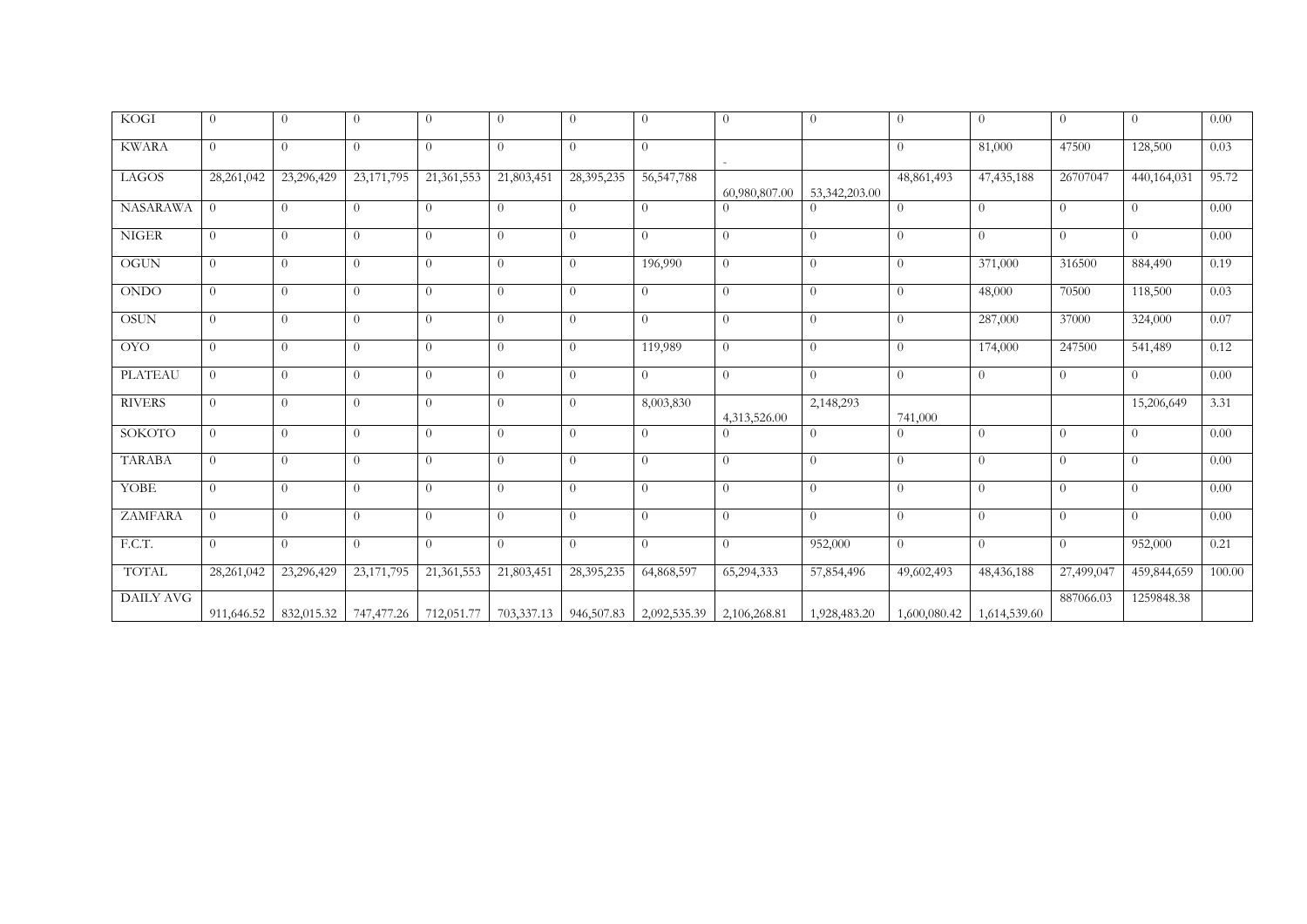*Table 5: PMS Consumption by Sector - Jan - Dec 2016*

|                 |                | PREMIUM MOTOR SPIRIT (PMS) CONSUMPTION DATA - 2015 (NIGERIA) Litres |                |                  |
|-----------------|----------------|---------------------------------------------------------------------|----------------|------------------|
| Month           | <b>RETAIL</b>  | <b>INDUSTRIAL</b>                                                   | <b>TOTAL</b>   | <b>DAILY AVR</b> |
| Jan             | 1,506,120,476  | 2,779,159                                                           | 1,508,899,635  | 48,674,182       |
| Feb             | 1,390,932,460  | 481,000                                                             | 1,391,413,460  | 49,693,338       |
| Mar             | 1,653,529,127  | 295,004                                                             | 1,653,824,131  | 53,349,166       |
| Apr             | 1,478,988,904  | 370,000                                                             | 1,479,358,904  | 49,311,963       |
| May             | 1,460,186,221  | 10,425,195                                                          | 1,470,611,416  | 47,439,078       |
| Jun             | 1,582,492,225  | 389,000                                                             | 1,582,881,225  | 52,762,708       |
| Jul             | 1,391,809,865  | 521,006                                                             | 1,392,330,871  | 44,913,899       |
| Aug             | 1,487,826,902  | 341,000                                                             | 1,488,167,902  | 48,005,416       |
| Sep             | 1,377,449,671  | 300,000                                                             | 1,377,749,671  | 45,924,989       |
| Oct             | 1,503,455,830  | 91,600                                                              | 1,503,547,430  | 48,501,530       |
| Nov             | 1,347,813,415  | 10,260,285                                                          | 1,358,073,700  | 45,269,123       |
| Dec             | 1,572,812,816  | 174,996                                                             | 1,572,987,812  | 50,741,542       |
| <b>TOTAL</b>    | 17,753,417,912 | 26,428,245                                                          | 17,779,846,157 | 48,711,907       |
| <b>SHARES</b> % | 99.85          | 0.15                                                                |                |                  |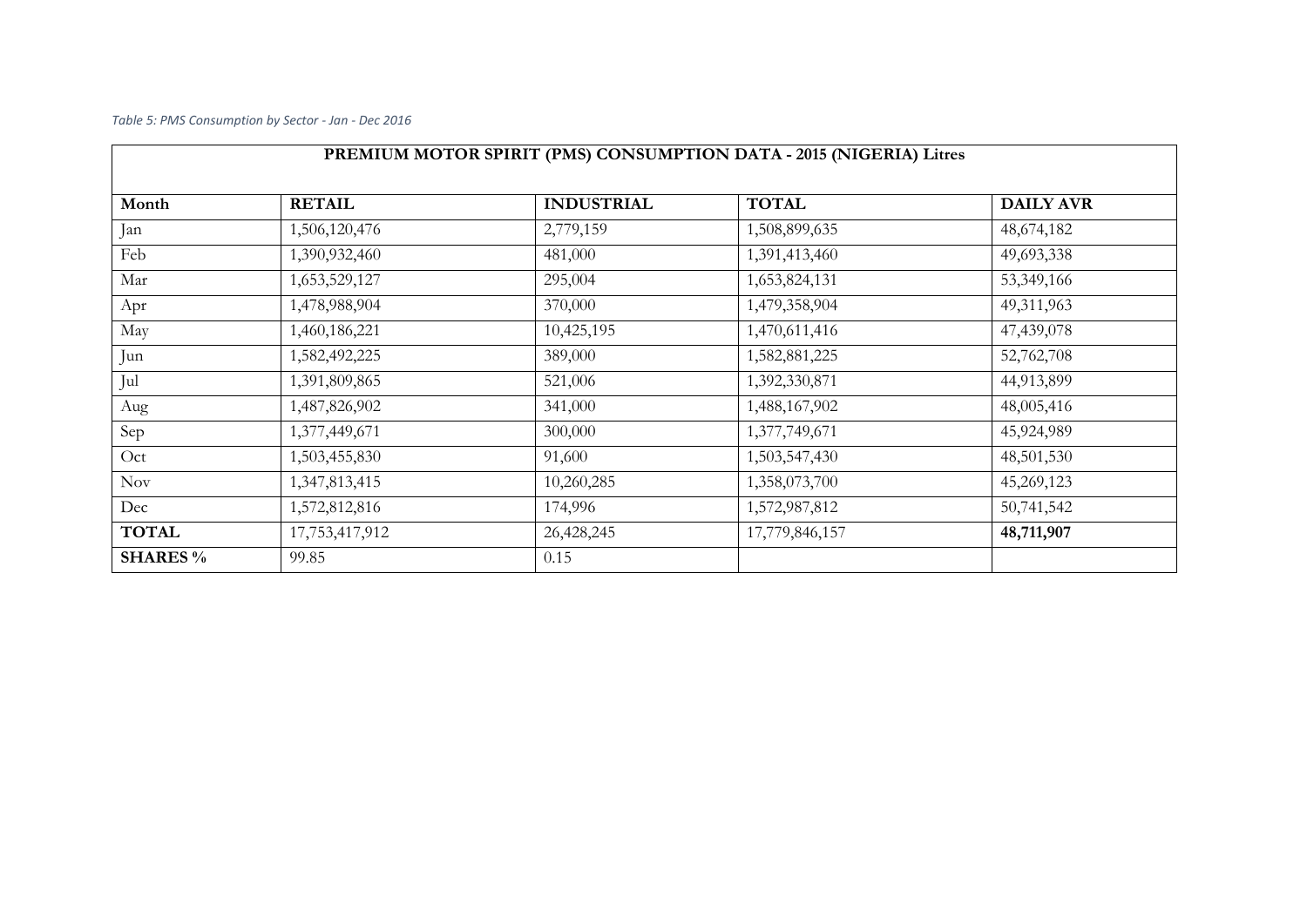## *Table 6: AGO Consumption by Sector - Jan - Dec 2015*

|                 | AUTOMOTIVE GAS OIL (AGO) CONSUMPTION DATA - 2015 (NIGERIA) litres |                   |               |                  |
|-----------------|-------------------------------------------------------------------|-------------------|---------------|------------------|
|                 |                                                                   |                   |               |                  |
| Month           | <b>RETAIL</b>                                                     | <b>INDUSTRIAL</b> | <b>TOTAL</b>  | <b>DAILY AVR</b> |
| Jan             | 261,844,356                                                       | 5,004,878         | 266,849,234   | 8,608,040        |
| Feb             | 236, 155, 834                                                     | 32,749,531        | 268,905,365   | 9,272,599        |
| Mar             | 289,122,130                                                       | 4,707,803         | 293,829,933   | 9,478,385        |
| Apr             | 223,600,283                                                       | 15,747,984        | 239,348,267   | 7,978,276        |
| May             | 216,826,425                                                       | 36,986,318        | 253,812,743   | 8,187,508        |
| Jun             | 237,003,588                                                       | 41,793,292        | 278,796,880   | 9,293,229        |
| Jul             | 211,779,960                                                       | 37,201,624        | 248,981,584   | 8,031,664        |
| Aug             | 244,040,422                                                       | 24, 232, 425      | 268,272,847   | 8,653,963        |
| Sep             | 214,643,954                                                       | 9,327,048         | 223,971,002   | 7,465,700        |
| Oct             | 274,672,454                                                       | 33,766,623        | 308,439,077   | 9,949,648        |
| Nov             | 273,701,004                                                       | 19,645,193        | 293,346,197   | 9,778,207        |
| Dec             | 295,260,850                                                       | 9,848,728         | 305,109,578   | 9,842,244        |
| <b>TOTAL</b>    | 2,978,651,260                                                     | 271,011,447       | 3,249,662,707 | 8,903,185        |
| <b>SHARES</b> % | 91.66                                                             | 8.34              |               |                  |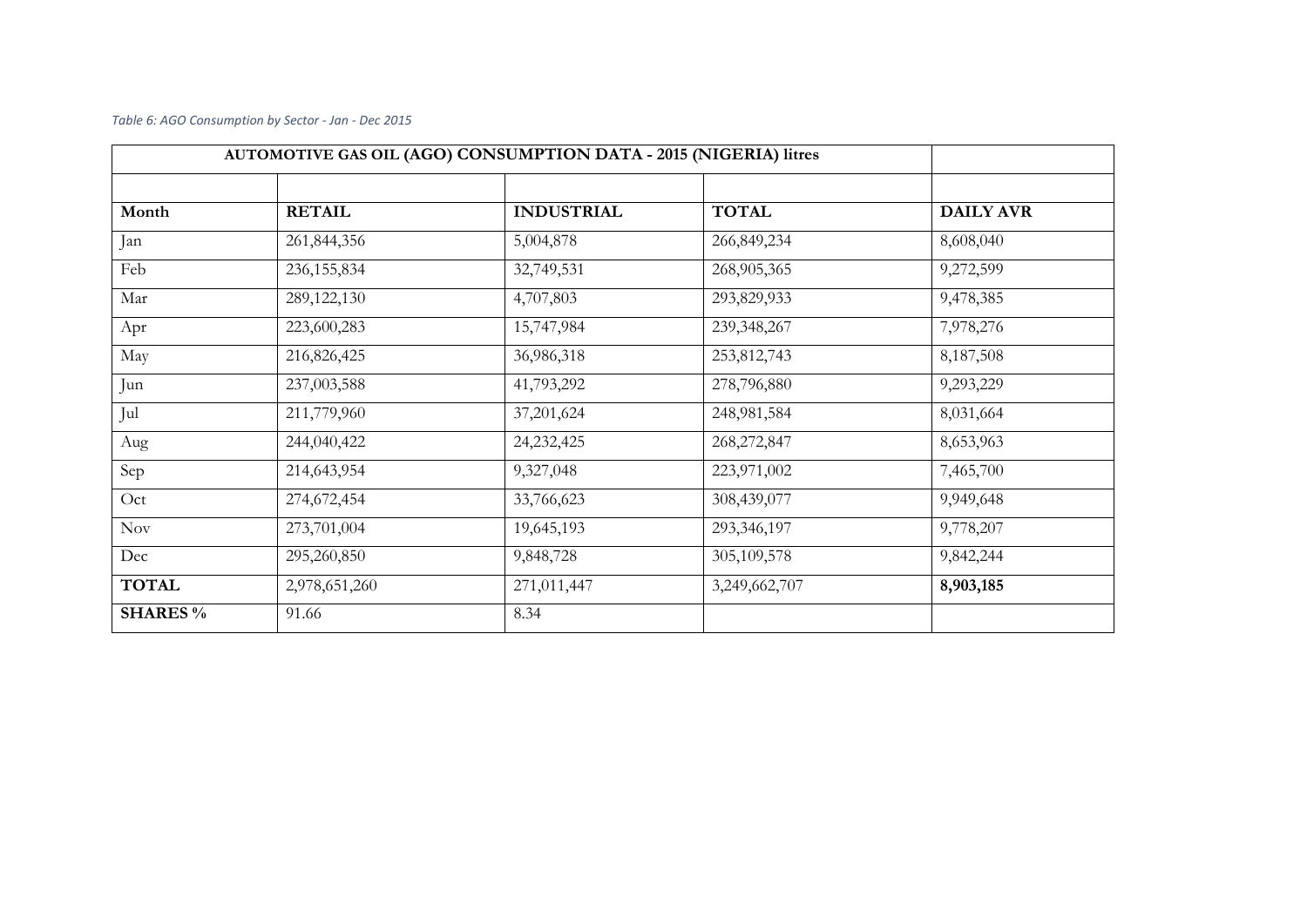*Table 7:DPK Consumption by Sector - Jan - Dec 2015*

| DUAL PURPOSE KEROSENE (DPK) CONSUMPTION DATA - 2015(NIGERIA) Litres |               |                   |               |                  |
|---------------------------------------------------------------------|---------------|-------------------|---------------|------------------|
|                                                                     |               |                   |               |                  |
| Month                                                               | <b>RETAIL</b> | <b>INDUSTRIAL</b> | <b>TOTAL</b>  | <b>DAILY AVR</b> |
| Jan                                                                 | 216,496,531   | 706,680           | 217, 203, 211 | 7,006,555        |
| Feb                                                                 | 187, 214, 523 | $\theta$          | 187, 214, 523 | 6,455,673        |
| Mar                                                                 | 138,580,574   | 2,999,498         | 141,580,072   | 4,567,099        |
| Apr                                                                 | 110,636,798   | 5,417,898         | 116,054,696   | 3,868,490        |
| May                                                                 | 159,947,322   | 6,134,955         | 166,082,277   | 5,357,493        |
| Jun                                                                 | 166,815,525   | 9,420,223         | 176, 235, 748 | 5,874,525        |
| Jul                                                                 | 69,217,117    | 6,474,664         | 75,691,781    | 2,441,670        |
| Aug                                                                 | 77,712,699    | $\overline{0}$    | 77,712,699    | 2,506,861        |
| Sep                                                                 | 107,152,884   | 2,977,749         | 110,130,633   | 3,671,021        |
| Oct                                                                 | 134,536,884   | 9,117,136         | 143,654,020   | 4,634,001        |
| Nov                                                                 | 129,954,605   | 93,360            | 130,047,965   | 4,334,932        |
| Dec                                                                 | 155,768,258   | 2,957,584         | 158,725,842   | 5,120,188        |
| <b>TOTAL</b>                                                        | 1,654,033,720 | 46,299,747        | 1,700,333,467 | 4,658,448        |
| <b>SHARES</b> %                                                     | 97.28         | 2.72              |               |                  |